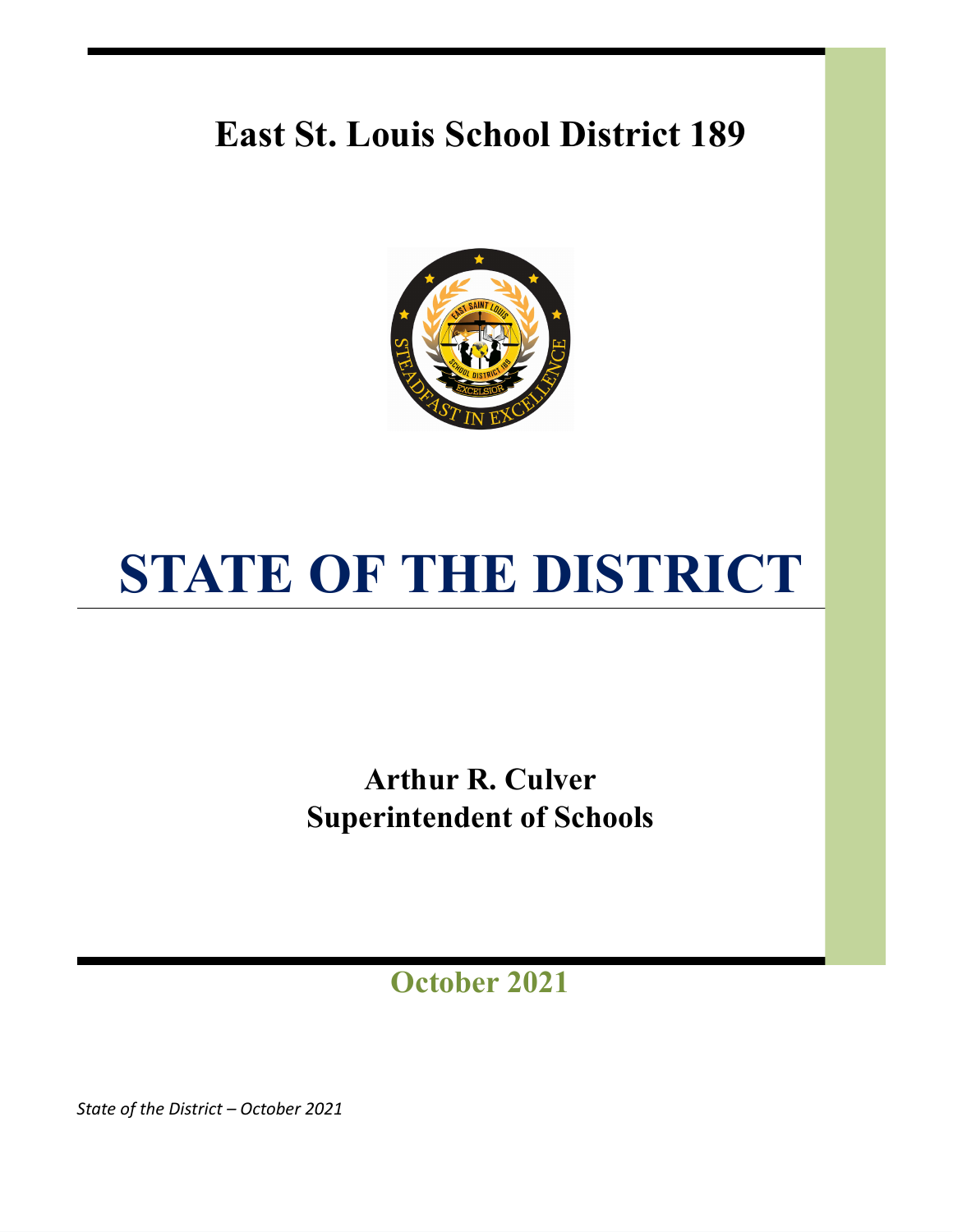## **EAST ST. LOUIS SCHOOL DISTRICT 189**

## **COMMUNITY CONDITIONS**

School District 189 serves students residing in the communities of East St. Louis and Washington Park as well as portions of Cahokia Heights, Caseyville, Fairmont City, Fairview Heights and Belleville.

Gang violence, single-parent homes, grandparents as guardians, high unemployment, prevalence of predatory lenders and casinos, as well as poor health, further characterize the environment in which the children live and strive to learn. According to City-Data, 44.7% of children in East St. Louis live below the poverty level. The US Census Bureau reports that the 2019 median household income in East St. Louis is \$24,343 (compared to Illinois' \$65,886).

Most students qualify as "school dependent" – those who depend on their schools to make a difference in their lives. School District 189 serves approximately 5,200 students in preschool through 12th grade. Nearly all East St. Louis students enter school at-risk for academic failure due to extreme poverty; 100% of students qualify for free/reduced price lunch. According to the 2020 Illinois School Report Card, 3.6% of our students were categorized as homeless (underreported), 97.2% of students are African-American and 1.3% are Hispanic. The percentage of students who are English Language Learners is 1.1% and the overall percentage of students with a diagnosed disability (qualifying for special education services) is 13%.

The East St. Louis community is consistently ranked as one of the most violent cities in the country. According to an April 2019 story by the Belleville News-Democrat and St. Louis Public Radio, a person is 19 times more likely to be murdered in East St. Louis than any other U.S. city. In 2019, East St. Louis had 37 homicides within a population of approximately 26,000 (Illinois State Police Public Safety Enforcement Group Director Report, 2020). This translates to 142 homicides per 100,000 population - an alarming homicide rate approximately 28 times the national average of around five homicides per 100,000 population. By comparison, Tijuana, Mexico, considered the "most dangerous city in the world," was safer with 138 homicides per 100,000 in 2019 (Illinois State Police Public Safety Enforcement Group Director Report, 2020). Since January 2019, our school district has experienced nine student deaths - six from gun violence and one from child abuse. Four additional students were gunshot victims but thankfully survived. The mental health of the children, youth, and families served by our district is heavily impacted by the stressors caused by the high crime rate, living in poverty, family and community violence, single-parent households, grandparents as guardians, and the prevalence of substance abuse in families.

A high percentage of East St. Louis children/youth, as well as their parents, have a history of Adverse Childhood Experiences (ACEs), which result in mental health issues. ACEs include not only domestic violence but also such serious family stressors as homelessness and insecure housing, incarceration or death of a parent, lack of food, and mentally ill or substance abusing family members. Research shows that children who live in violent communities, where they experience continuous physical fighting as well as more disturbing violent incidents, manifest symptoms of Post-Traumatic Stress Disorder (PTSD).

East St. Louis School District 189 is focused on providing rigorous, high quality education and exceptional educational experiences to approximately 5,200 students within the community. Across ten school campuses, over 800 full-time district staff provide educational services to students in preschool through

<sup>2</sup> **|** Page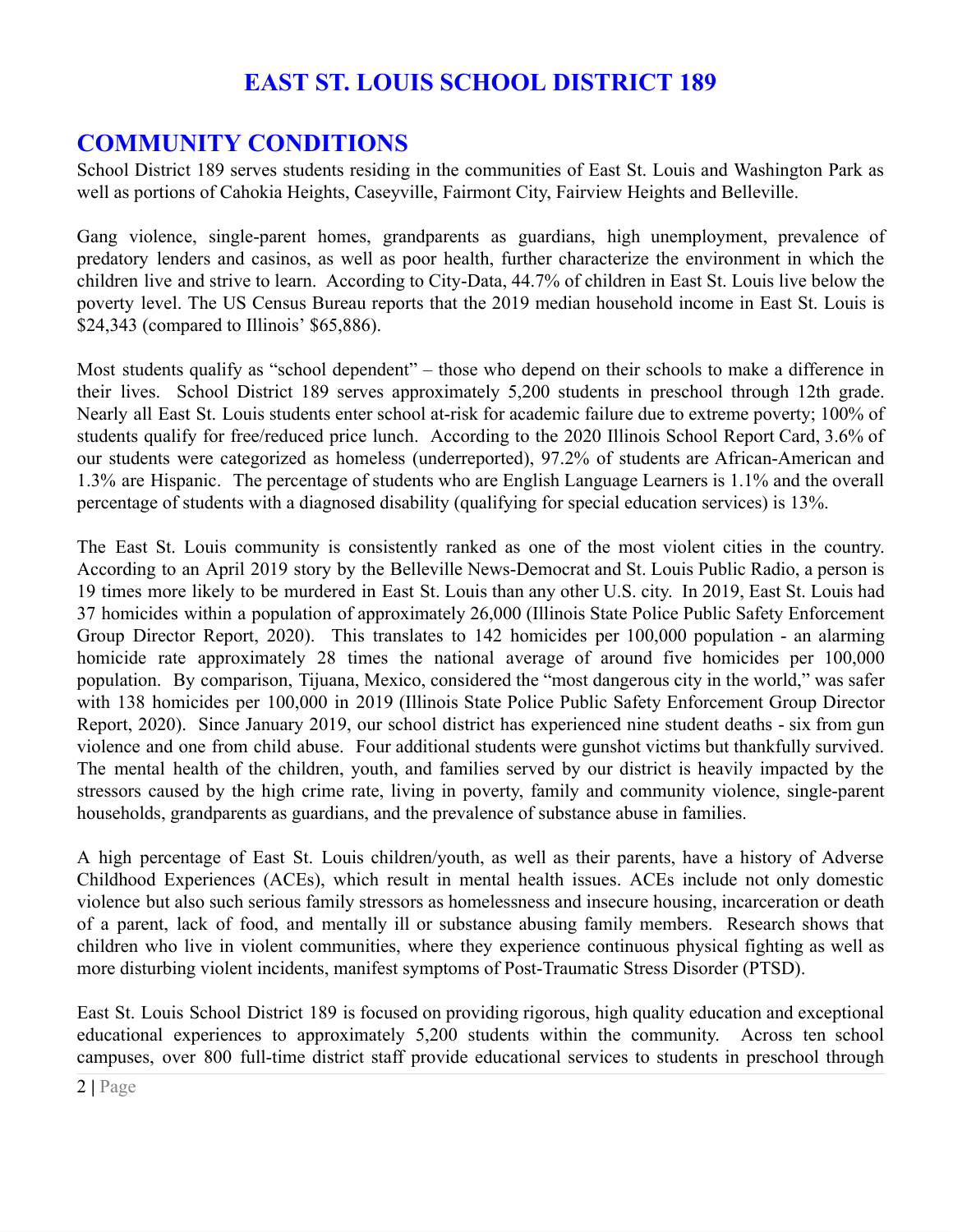12th grade. We operate an early childhood learning center, a K-6 academy, four elementary schools, two middle schools, one high school and a secondary alternative center. Our students reflect the local community: they are vibrant, resilient and strong.

Our community's resilience was exhibited by our students, families, and school staff as they navigated the COVID-19 crisis that shuttered our campuses. Although our school buildings remained closed from March 2020 through March 2021, educators and parents worked diligently to ensure that remote learning continued throughout. The district provided students with chromebooks to be used at home and hotspots for those who needed internet support. The school year was extended by 21 days for all students in grades preschool through 11th grade. Additionally, the extended school year was available to seniors who were not on track to meet graduation requirements by May, resulting in an additional 43 students graduating by the end of June.

However, we know this past year had a negative impact on student learning. In addition to the trauma caused by the coronavirus, the removal from an environment of caring teachers, peers, support staff, and administrators compounded the adverse childhood experiences students already encounter due to their community context.

Remote efforts to support academic learning as well as the social and emotional needs of our students were not as effective as in-person services. Responding to the impact of the coronavirus interrupted the educational path for students. Activities planned to push learning forward and measure growth of grade-level knowledge were replaced with review of grade-level priority standards, coordinating grab-and-go food distribution, and providing support services for students and their families.

Without highly effective interventions, this pandemic period of emotional and academic turmoil will follow our children into adulthood. Research related to other crises reveals that periods of intense learning loss results in lifelong negative outcomes in education, employment, and earnings. To offset current and future negative impacts on students, we will prioritize: social-emotional and mental health supports for students; stabilize staffing levels; educator planning time, coaching, and training; targeted supports for students most impacted by COVID-19; and additional in-person school time for students to address learning and social-emotional needs.

Federal ESSER funding is essential in conducting this work in the upcoming year. East St. Louis is a cash-poor district. It has one of the highest tax rates in the state of Illinois. Despite this, local funds cannot support basic school district expenses. The 2019 EBF Final Adequacy Percentage is 68.7%. Based on ILEARN data, the 2017 real EAV per pupil spending for East St. Louis is \$20,450 - literally the worst in the state. By comparison, the state average is \$270,441.

We will proceed boldly, creatively and with urgency, keeping in mind that the future of students in School District 189 depends on us meeting and responding to this once-in-a-century challenge.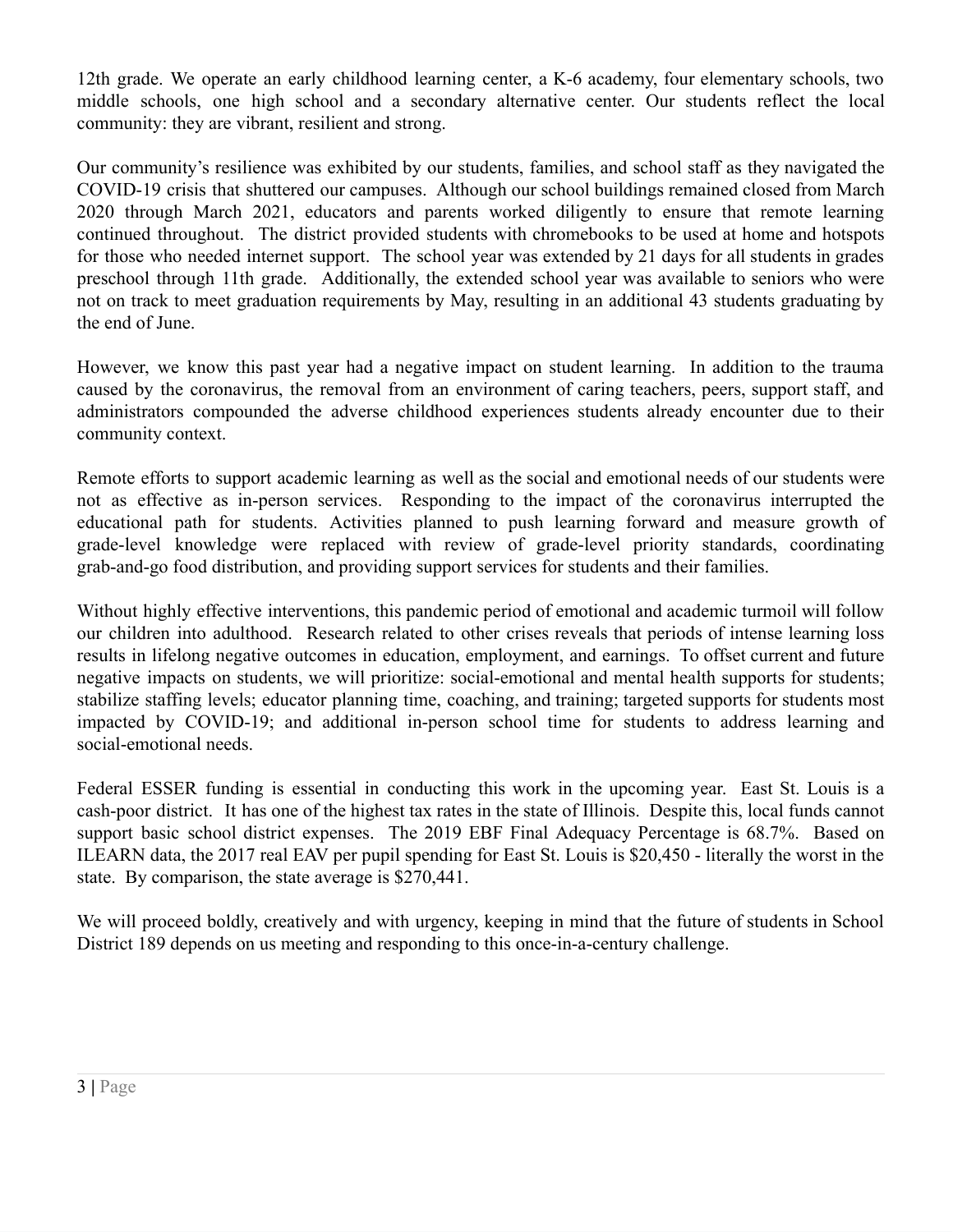## **VISION**

Students in East St. Louis School District 189 are supported physically, socially, and emotionally in a safe and nurturing environment to achieve academic success that prepares them for college, the workforce, and citizenship in the  $21<sup>st</sup>$  century.

## **MISSION**

The mission of East St. Louis School District 189 is to cultivate the potential in every student to thrive as a global citizen by inspiring a love of learning and civic engagement, by challenging and supporting every student to achieve academic excellence, and by embracing the full richness of our community.

## **GOALS**

The work in East St. Louis School District 189 is guided by five goals:

- **I. Academic Excellence.** Establish and maintain continuous academic growth toward exceeding grade-level expectations for all students using diverse, culturally responsive, rigorous, and ISBE standards-aligned curricula, instruction, and assessments.
- **II. Financial Stewardship and Accountability.** Preserve our strong financial standing while maintaining stable funding and sound fiscal stewardship to provide appropriate instructional resources and support services, and to operate facilities at maximum efficiency.
- **III. Safe and Healthy Environment.** Foster a positive culture and climate that supports the health and social-emotional well-being of every student.
- **IV. Strategic Partnerships.** Engage families, community members and all stakeholders in a collaborative process to create a thriving culture for students.
- **V. Committed, Highly Effective Staff.** Recruit, hire, retain, and develop highly effective personnel to achieve academic excellence and support student social-emotional health.

#### **Highlights of District Progress by District Goal**

**I. ACADEMIC EXCELLENCE -** *Establish and maintain continuous academic growth toward exceeding grade-level expectations for all students using diverse, culturally responsive, rigorous, and ISBE standards-aligned curricula, instruction, and assessments*.

#### **● Five Year Strategic Plan**

○ District 189 completed a comprehensive, ISBE approved a Five Year Strategic Plan (2022-2026) to meet the five district goals.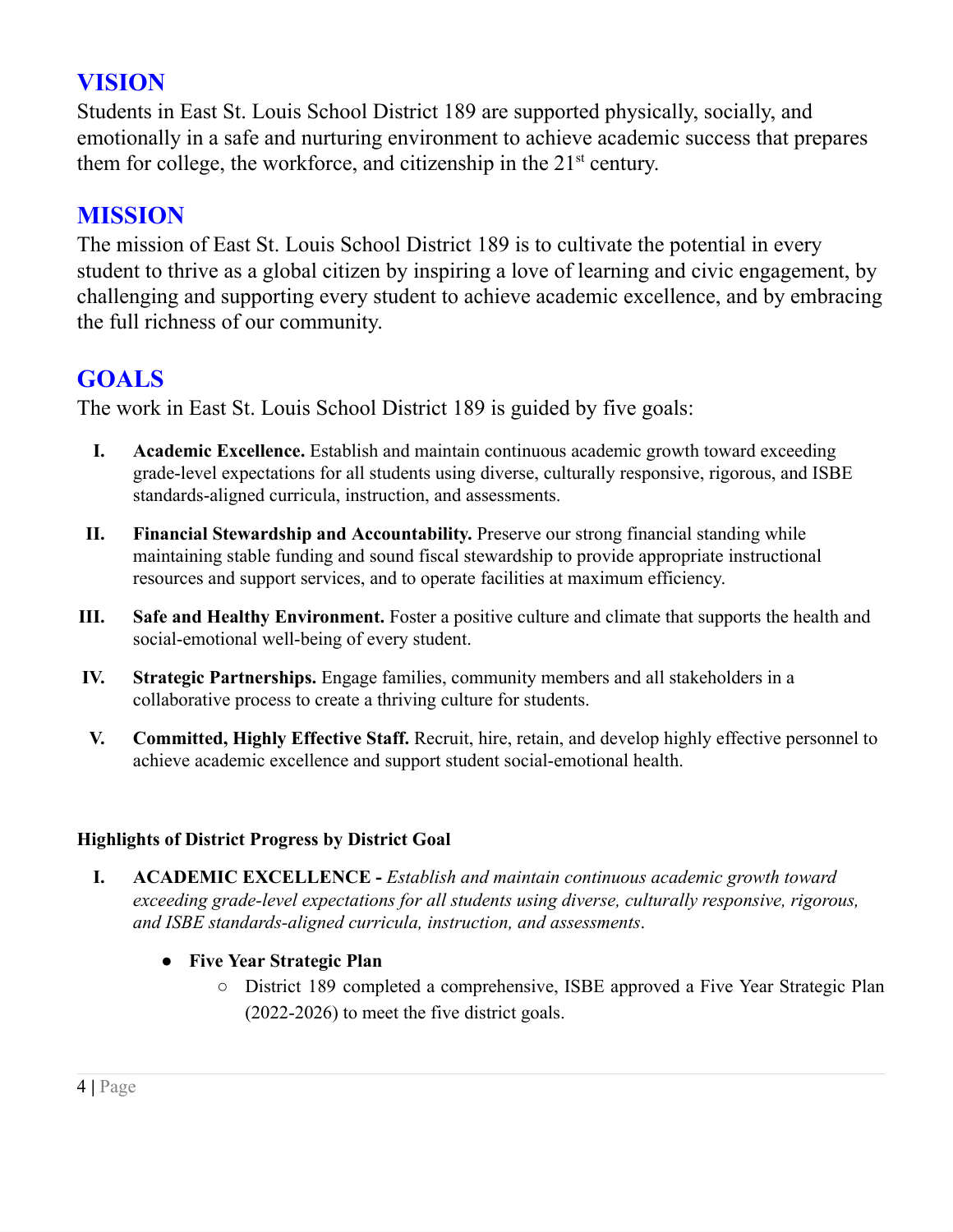#### **● State Designations**

- Four of nine schools received a Commendable State Designation for SY 2019-2020.
- **● Instructional Response to COVID-19 School Closure and Remote/In-Person Learning**
	- RemoteLearning
		- All students entered into remote learning beginning in March 2019 -Feb/March 2020.
			- Received chromebooks and, when needed, hotspots.
			- Received five hours of synchronous and asynchronous instruction each day.
			- Attended school-wide drive-by events at school to collect needed materials for instruction and receive accolades for successful completion of work and daily on-line attendance.
	- In-Person and Blended Learning
		- 40% of students in grades K 12 opted for in-person learning beginning with Grades K-5 returning in February 2020 and Grades 6 - 12 returning in March 2020.
		- Most classrooms transitioned from all remote to a blended learning environment in which some students in each class were in the classroom and others were on-line via Google Meet or Zoom.
		- Most classrooms met maximum in-person student attendance expectations of 12 students per room.
	- Results
		- 90% of students in grades 2 12 completed the school year on-track to move on to the following grade level.
		- 54% of all Winter NWEA assessments were determined to be reliable
		- 25% of all Winter NWEA assessments showed students meeting growth expectations from Fall (SY21) to Winter (SY21)
		- 76% of students participated in one or more IAR assessment

#### **● Extended School Year (ESY)**

- Preparation for instruction and program design for the Extended School Year included an individualized extended learning plan for each student.
- Student attendance varied by only 3% from May 2021 (70%) to June 2021 (67%)
- Goals for ESY included
	- Recoup time lost from the school year,
	- Address unfinished learning, and
	- Provide intervention for gaps in learning caused by absences.
- Recovery of Instructional Time
	- K-5 students received:
		- 30 additional hours of reading instruction,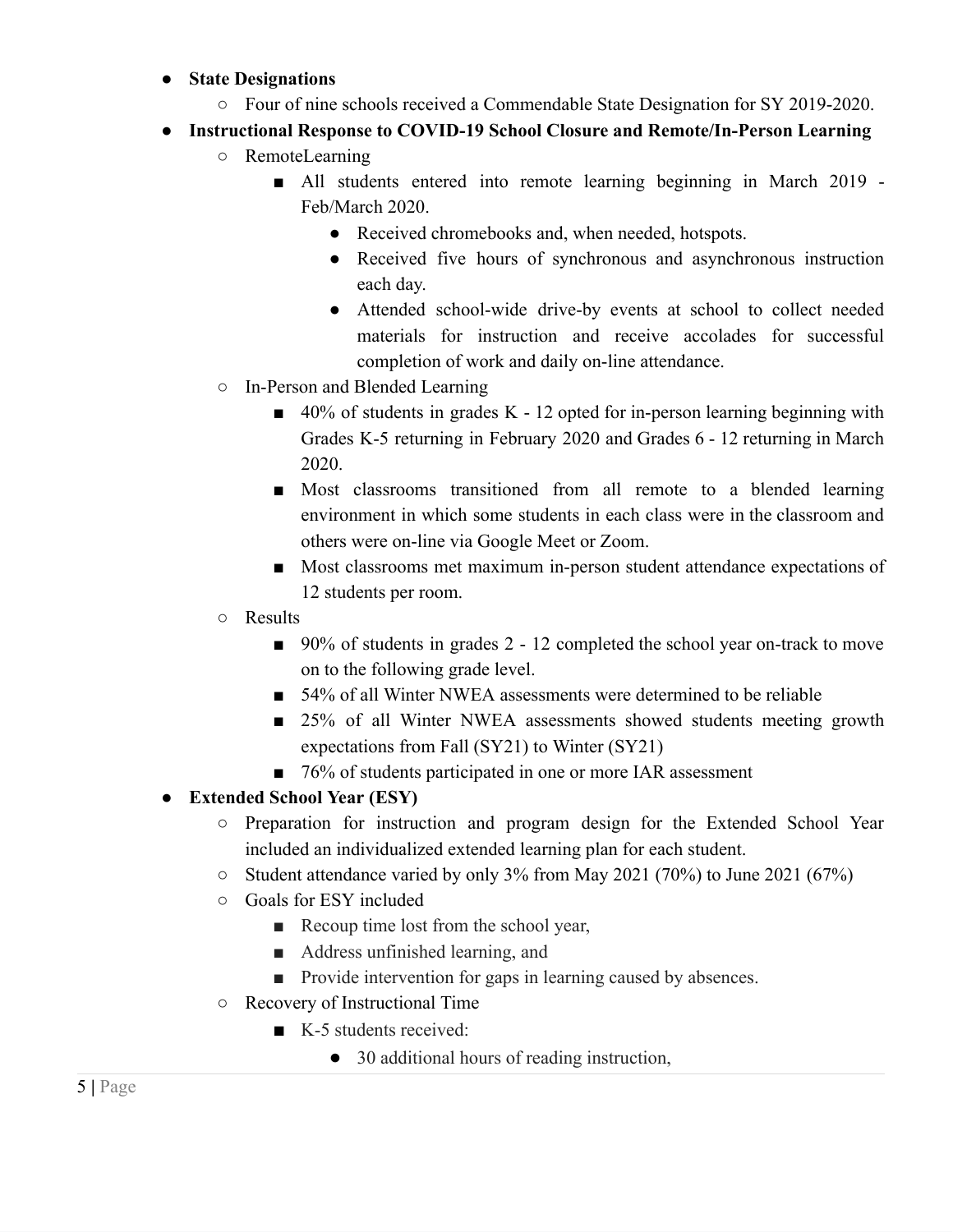- 30 additional hours of math instruction, and
- 11.5 hours of targeted interventions to fill learning gaps
- Students in grades 6 12:
	- received 21 additional hours of instruction in all core academic areas,
	- resolved all 2nd-semester incompletes, and
	- completed the year with 85% of students in good standing and identified as "on track" for SY20-21.
- 43 seniors used the extended school year to complete unfinished work so that they could meet the requirements of graduation.
- Academic Outcomes Fall NWEA Results
	- 69% of students scoring in the Hi and HiAvg percentile ranges in math had an 80% or higher ESY participation rate.
	- 58% of students scoring in the Hi and HiAvg percentile ranges in reading had an 80% or higher ESY participation rate.

#### **● Student Performance Data for SY2019, SY2020, SY2021**

- Increased the Freshmen on Track to graduate from 69% in 2016 to 78% in 2020.
- Increased the four-year graduation rate at East St. Louis High School by 16.2% (62.8% in 2012 to 78.0% in 2020).
- Decreased district-wide student mobility from 36% in 2014 to 20% in 2019.
- Graduated 278 students out of 293 seniors from East St. Louis Senior High School from traditional and non-traditional programming by June 2021.
- Among the Class of 2021, 84% of those who applied were accepted to a four-year or two-year college, military or trade school.
- Class of 2020 Seniors earned \$16.6 million in scholarships as compared to \$389,000 in 2014. As part of the graduation requirement implemented in 2015, all seniors are supported in applying for a minimum of three scholarships.
- During SY 2020-2021, 143 seniors (48.8%) applied for financial aid (FAFSA).
- Thirty-four students from the Classes of 2021, 2022 and 2023 have qualified and enrolled to participate in the Southwestern Illinois College (SWIC) dual enrollment program "Running Start." These students will take college courses at the SWIC campus. For those successfully completing the two-year program, they will earn a high school diploma as well as an associate's degree.
- Thirty-six students from the Classes of 2017, 2018, 2019, 2020 and 2021 have successfully graduated from Southwestern Illinois College with an Associate's degree. Eleven students from those classes completed Running Start 2.0 finishing high school with 1 year of college credit.
- Graduated ten students from the Class of 2021 with both their high school diploma and an Associate Degree from Southwest Illinois College Running Start Program.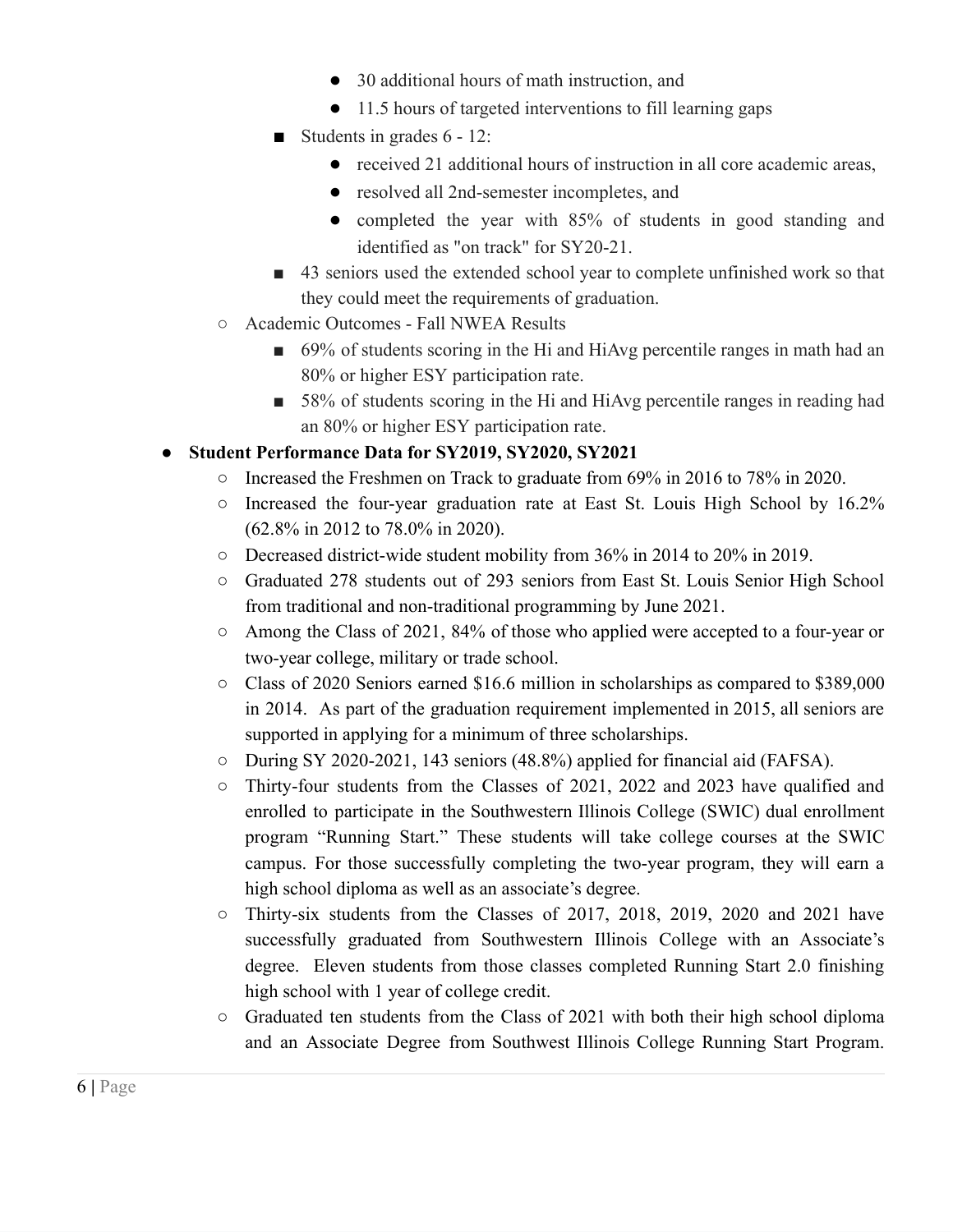An additional three students within this class took college classes towards their degree.

- Three hundred sixty-five students completed early college coursework compared to 193 in 2016. In addition 218 students were enrolled in Advanced Placement courses in 2021 compared to 124 in 2016.
- Forty-two Class of 2021 students earned 4,526 early college credit hours.
- Launched the new Innovative Learning Opportunities Program (ILOP) in SY 2018-2019 as a method to enhance options towards graduation. Eleven students, who were not previously on track to graduate from high school, earned their diploma after demonstrating competency through a series of HiSET exams.
- Graduated 35 students through ILOP during SY 2019-2020.
- Maintained and enhanced a district-wide DOMO dashboard that hosts critical data including but not limited to student achievement, attendance, and behavior, teacher evaluations, immunizations, survey data, et al.
- More than 250 students and chaperones from Lincoln and Mason-Clark Middle Schools completed a social science trip to the state capitol in Springfield, IL in Spring 2019. Due to the district's response to COVID-19, the social science trip will be postponed to Spring 2022.
- **○ Illinois Assessment of Readiness (IAR) from SY2019**
	- Results from SY 2018-2019 showed that the District had a 7% increase in its percentage of students meeting and exceeding in IAR reading and a 6% increase in its percentage in IAR math compared to SY 2015-2016.
	- In-depth analysis shows that all five of our elementary schools testing on the IAR increased their overall state ranking by 11 to 516 slots in comparison to state schools according to schooldigger.com.
	- Each school performed better on both reading and math in SY19 than in the SY 2017-2018 testing cycle.
	- All elementary schools had 10% or more of their students meeting IAR expectations in both reading and math.
		- Standout performances include:
			- Gordon Bush ES: 28% students met or exceeded in math and 24% met or exceeded in ELA.
			- James Avant ES: 16% met or exceeded in math and 21% met or exceeded in ELA.
	- $\blacksquare$  Three of seven schools had 16% or more of its students meeting expectations on the IAR Math test.
	- Three of seven schools had 15% or more of its students meeting expectations on the IAR Reading test.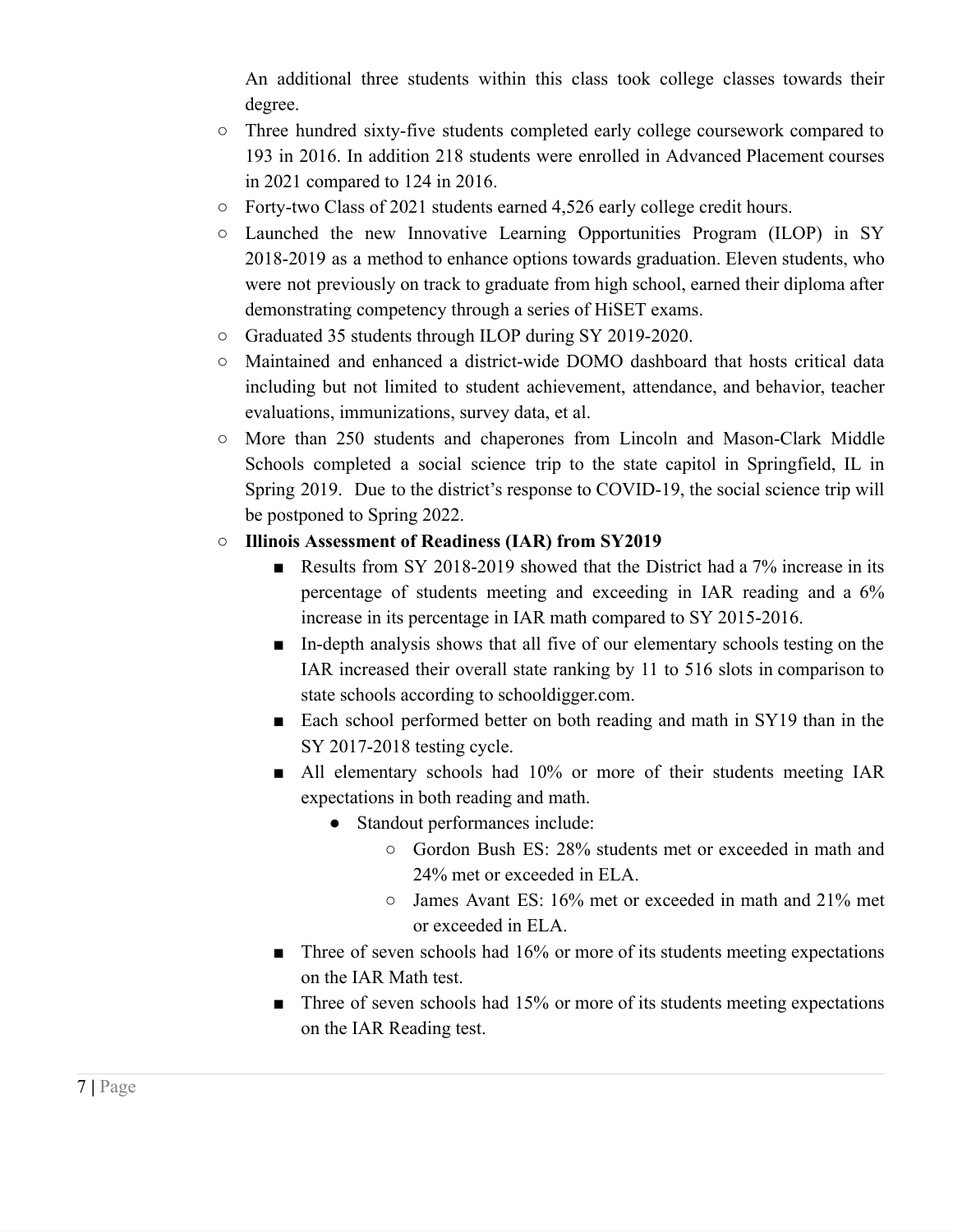#### **○ Northwest Evaluation Association (NWEA)**

- Fall 2021-2022 Summary
	- Following student cohorts over two school years, most student groups demonstrated evidence of not meeting growth expectations in both reading and math. The most significant loss was found in our youngest students. Students at the high school fell short of expectations in math and exceeded growth expectations in reading.
	- When comparing attainment percentages from common peer groups in Fall 2019 to Fall 2021, the district was pleasantly surprised to see that more than half of grade levels have increased reading attainment percentages. When examining math attainment, two of the eleven grade level comparisons showed an increase in percentage of students meeting national averages.
- **○ College Readiness SAT**
	- Increased the percentage of Class of 2021 students meeting and/or exceeding state benchmarks on the ELA portion of the SAT by 3% over the previous year's class.

#### **● Special Education**

- The District received the designation of *Meets Requirements* in implementing the following State Performance Plan Indicators:
	- Significant discrepancy, by race/ethnicity in the rates of suspensions and expulsions greater than ten days in a school year for children with Individualized Education Plans (IEPs); and policies, procedures and practices that contribute to the significant discrepancy.
	- Disproportionate representation of racial and ethnic groups in special education and related services that is a result of inappropriate identification.
	- Disproportionate representation of racial and ethnic groups in specific disability categories that is a result of inappropriate identification.
	- The percent of children with parental consent to evaluate, who were evaluated within the 60-school day timeline as defined by the Illinois School Code (105 ILCS 5/14-8.02).
	- Percent of children referred by Part C prior to age three, who were found eligible for Part B, and who have an IEP developed and implemented by their third birthday.
	- Number of youth aged 16 and above with an IEP that includes coordinated, measurable, annual IEP goals and transition services that will enable the student to meet the postsecondary goals.
- Completed correction of Identified Noncompliance of IDEA Part B Audit Findings.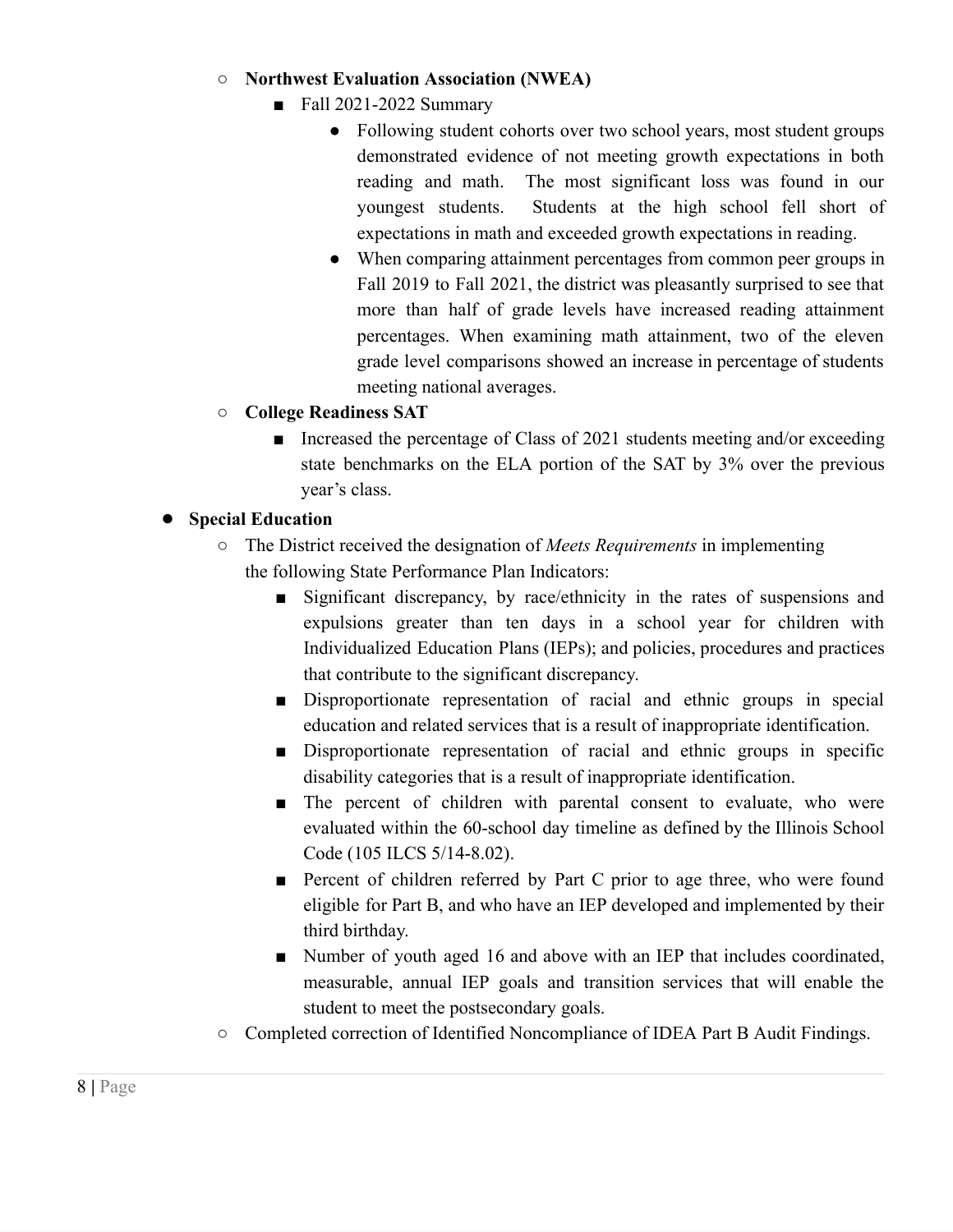- For the 2019-2020 school year, 36% of Special Education students are receiving instruction in the General Education environment 80% or more of the day.
- For the 2020-2021 school year, 35% of Special Education students are receiving instruction in the General Education environment 80% or more of the day. This represents a 1% drop from the 2019-2020 school year.
- $\circ$  A multi-year roadmap and systems to improve the foundations of the MultiTiered Systems of Support (MTSS) process across all campuses within the District was initiated during the 19-20 school year. This includes:
	- A refined District level MTSS Handbook to include updates in processes and procedures for Response to Intervention
	- School level training on universal practices with the MTSS Handbook
	- Implementation of high quality professional development to support Child Study Teams with the use of data-based progress monitoring and interventions for struggling students
- **LEA Risk Assessment and Determinations**: ISBE utilizes data from indicator measures of success to determine the degree to which a school district is correctly implementing the requirements of Part B of IDEA. States are required to consider COMPLIANCE indicators (which measure compliance with IDEA regulations) when making local determinations. States may consider LEA performance on RESULTS indicators (which measure outcomes for students with disabilities) when making local determinations.

| <b>State Performance Plan Indicator</b>                              | <b>Determination</b> | <b>Score</b> |
|----------------------------------------------------------------------|----------------------|--------------|
| Indicator 4b: Suspension/Expulsion                                   | Met                  | 3            |
| Indicator 9: Disproportionality (IEPs)                               | Met                  | 3            |
| Indicator 10: Disproportionality (specific disability<br>categories) | Met                  | 3            |
| Indicator 11: Child Find                                             | 100%                 | 3            |
| Indicator 12: IDEA Part C to Part B Transition Secondary<br>Outcomes | 100%                 | 3            |
| Indicator 13: Secondary Transition Compliance Additional<br>Outcomes | 100%                 | 3            |
| Timely Correction of Noncompliance                                   | Met                  | 3            |
| Fiscal Risk (Single Audit)                                           | Met                  | 3            |

#### COMPLIANCE LEA DETERMINATION MATRIX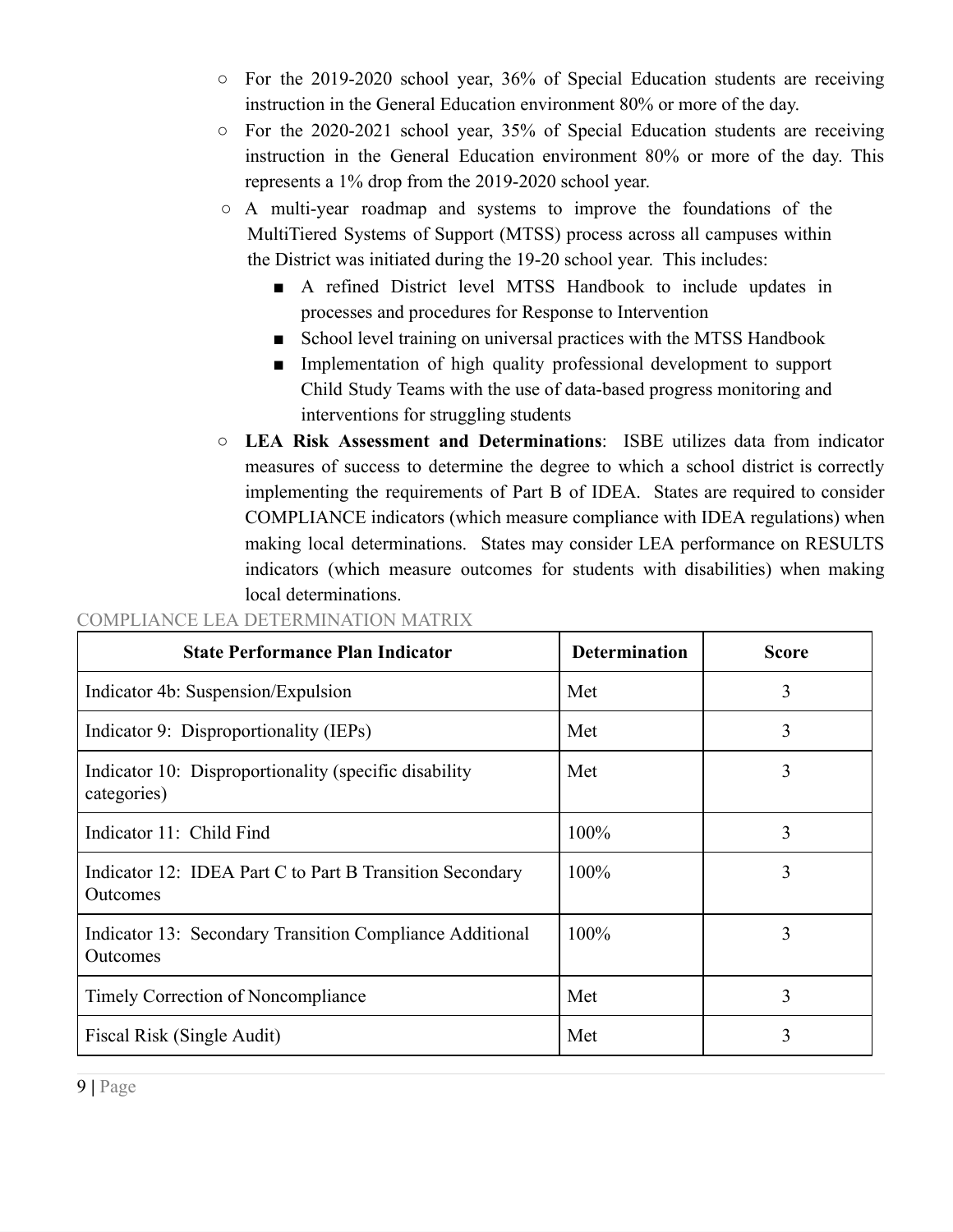#### **● Programs and Grants**

- **Career and Technical Education (CTE)**
	- 41% students enrolled in Dual Credit Classes received Dual Credit. Due to COVID19 percentages are slightly lower than FY20 because of required face to face time for some programs.
	- 29 students earned early college credits and Postsecondary Career hours.
	- 4046 early college credits and Postsecondary Career hours were earned by students.
	- *Culinary Arts:* 19 students earned the ServSafe Food Handler Certification. The ServSafe Food Handler Program is a complete solution that delivers consistent food safety training to students.
	- *Welding Program:* One student earned AWS Certification and is now considered a certified welder. This student completed a successful 3G (vertical groove) weld using a 7018 SMAW (stick) electrode and is now endeavoring to earn their 4G (overhead groove) weld certificate.
	- *Health Care:* One student earned CNA certification to become a licensed or certified nurse assistant (CNA).
	- Eight students in the Health Care Program (5 from Nursing Assistant Class) have been accepted and are attending the new Lewis and Clark/University of Missouri St. Louis Nursing Program (UMSL). This program will begin at the East St. Louis Higher Education Center for one year then to UMSL for the remaining three years. Upon completion, students will attain their Bachelor of Science in Nursing (BSN) and be eligible to sit for their NCLEX to become a Registered Nurse (RN).
	- East St Louis Senior High School is now a Testing Center for the Illinois State CNA Test.
	- *Cosmetology Program:* Representative(s) from IDFPR (Illinois Department of Financial & Professional Regulation) conducted a site visit to the High School Cosmetology Facility to ensure that the space met all the physical site requirements and to collect other document(s) to approve the program:
		- Section 1175.520 Recordkeeping − Blank Copy of Student **Transcripts**
		- Section 1175.530 Cosmetology Curriculum
		- Section 1175.540 Cosmetology Final Examination
	- **■ After completion of the site visit, the East St Louis High School District 189 Career and Technical Education program was issued its Cosmetologist School Public License.**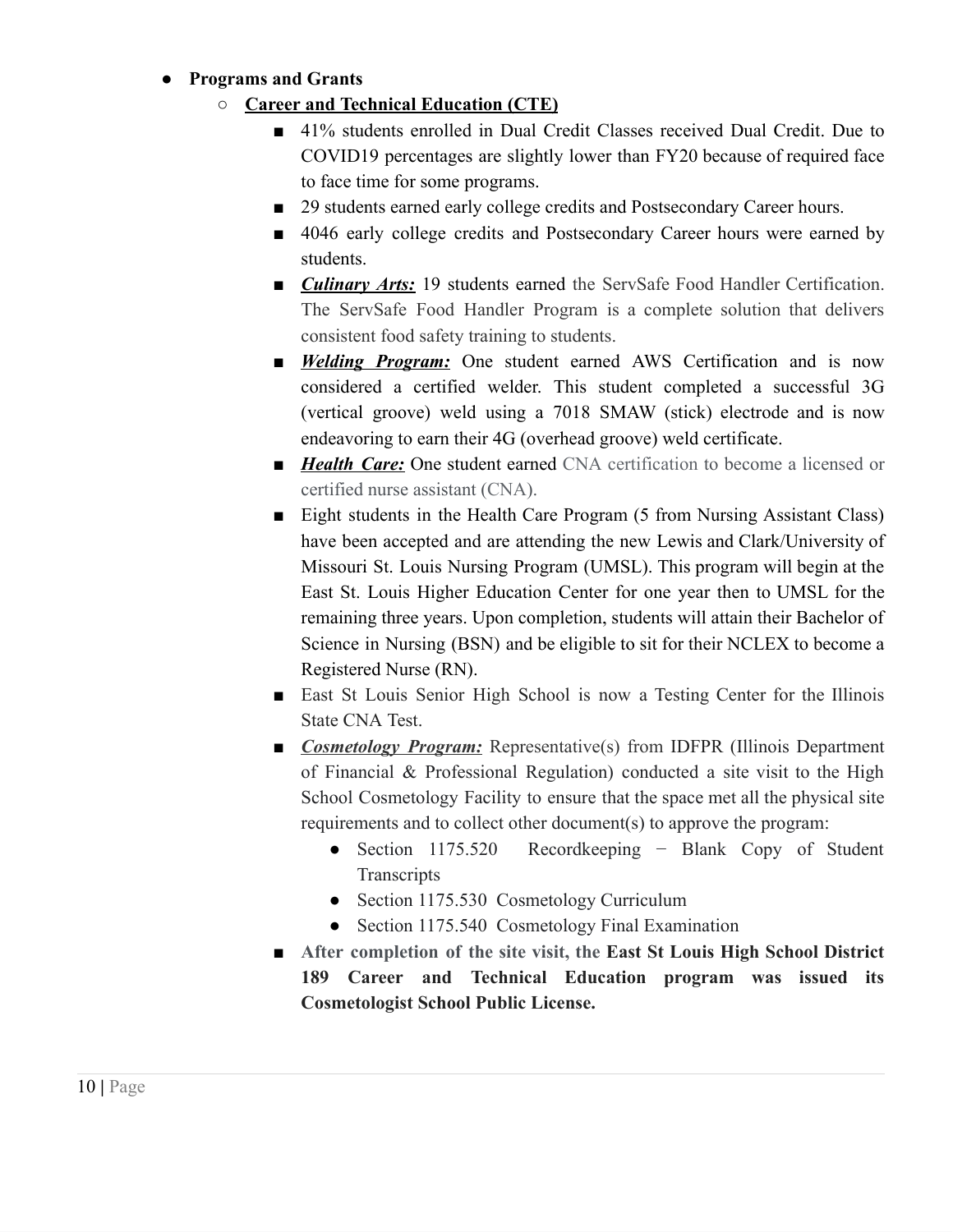#### **■ Student Opportunities:**

- Southern Illinois University's (SIU) School of Aviation's Summer Program
	- SIU School of Aviation will offer a five-day program during the summer of 2022 that aims to certify our students as UAS operators.
	- SIU School of Aviation will recruit participants for the UAS Camp through a series of outreach activities including visits and open-house events at the Southern Illinois Airport during the Fall 2021 and Spring 2022 semesters.
	- SIU School of Aviation will offer Professional Development Hours (PDH) for faculty to become certificated UAS operators.
- **SIU School of Aviation's goal is to provide early aviation experiences to students in the southern Illinois region.**
- Diverse Librarianship Career Training and Education Program. A cohort of 5 students will participate in this program over the next 2 years and will be paid \$15 an hour for up to 24 hours a week for an 8-month period from October to May. Students will participate in a Summer Institute where students will meet closely with a mentor in the library to work on a small project as a group and to also spend more one on one time with a mentor. During this institute, transportation and meals will be provided as well as an additional \$400 stipend for each student for participating in the Institute. This program also provides mentorship throughout the year and training, as well as, part-time employment at area libraries participating in the program. Students will also participate in ALA conferences to be held in Chicago and Washington, D.C.
- Three of our current welding students will interview with **Terrasource Global** for two internships/co-op positions starting in August 2021.
- East St Louis High School District 189 Career and Technical Education is in collaboration with Ben Hur Steel Worx for advisory and job opportunities for future welders.
- FY21 Industry Certifications available to students: Health Care: CNA Nursing, Construction: NCCER Core Certification, Cosmetology: Cosmetology License, Culinary Arts: ServSafe Food Handler and ServSafe Manager, Welding: AWS.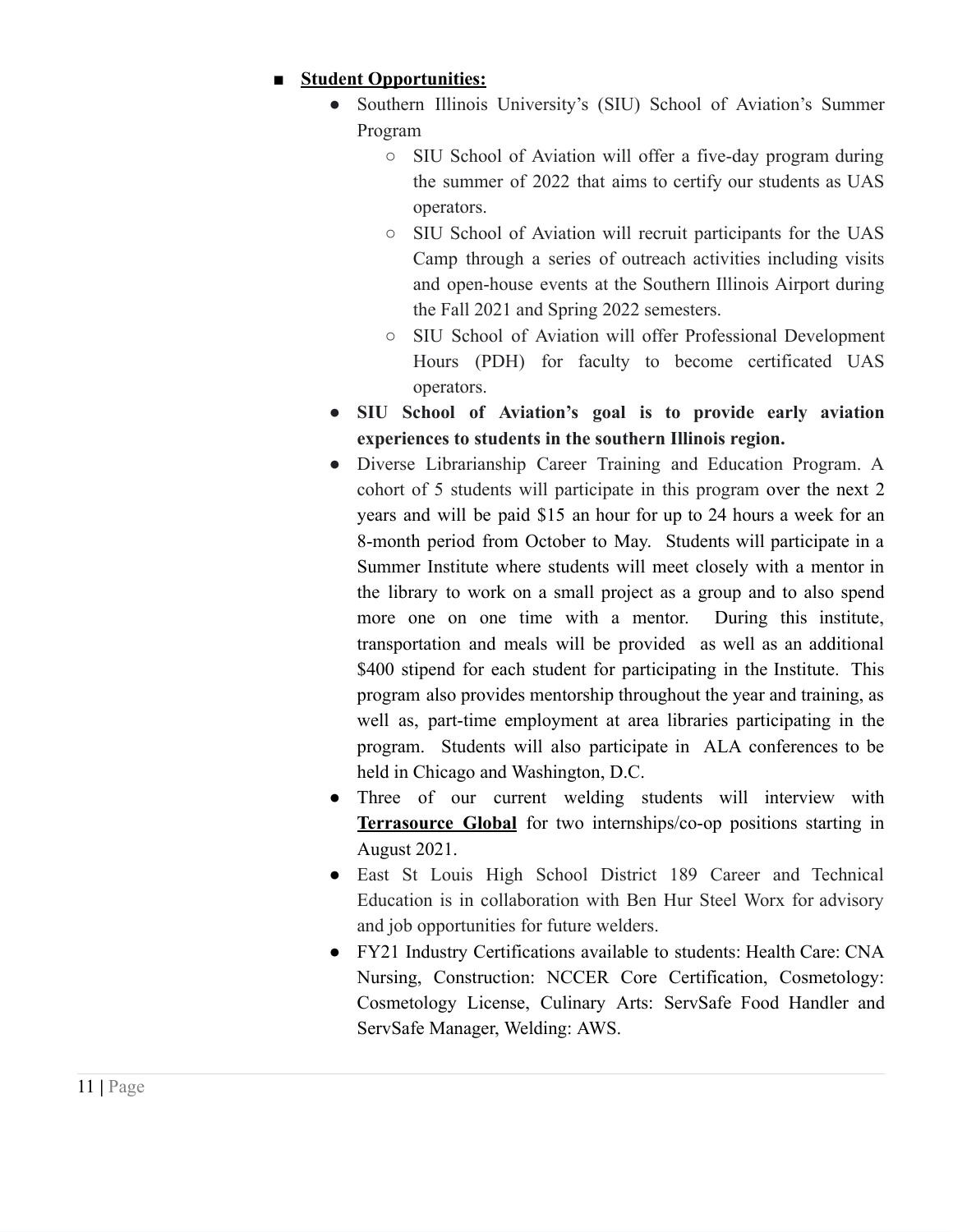- **● New/Additional Industry Certifications available to students in FY22:**
	- Customer Service Representative (National) Business
	- Medical Coding and Billing (National) Health Occupations
	- American Culinary Federation (National) Culinary
	- Audio Visual
		- Society of Broadcast Engineering (International)
		- Adobe Certification

#### **○ GEAR UP**

District 189 received a federal GEAR UP (Gaining Early Awareness and Readiness for Undergraduate Programs) grant for an annual award of \$747,135 for seven years beginning in October 2014. GEAR UP programs are designed to encourage the

- Classes of 2019 and 2020 to have high expectations, stay in school, study, and take a college preparatory curriculum*.*
- Evidence that GEAR UP is achieving the grant goals continues to be seen in NWEA scores with 85% or more of students in the classes of 2019 and 2020 demonstrating growth. Successful initiatives include:
- Purchased 25 computers and technology supports for the Classes of 2019 and 2020.
- Provided remote learning incentives and assistance to members of the Classes of 2019-2020 to assist them with their post-secondary careers.
- Supported 30 students in completing a virtual co-op/internship program.
- Advised 35 parents on FAFSA and other financial aid resources to assist them as their students transition from high school to college.
- Secured funding for 25 \$250 scholarships to help members of the Classes of 2019 and 2020 defray some of the cost of their college education.
- Partnered with Washington University to provide online tutoring to members of the Classes 2019 and 2020.
- Facilitated 8 virtual Saturday Learning Academy Mixers (SLAMs)
- Mahogany Bonner, Class of 2019 and Running Start alumna was the first GEAR UP student to complete her bachelor's degree. She graduated from the University of Missouri - Columbia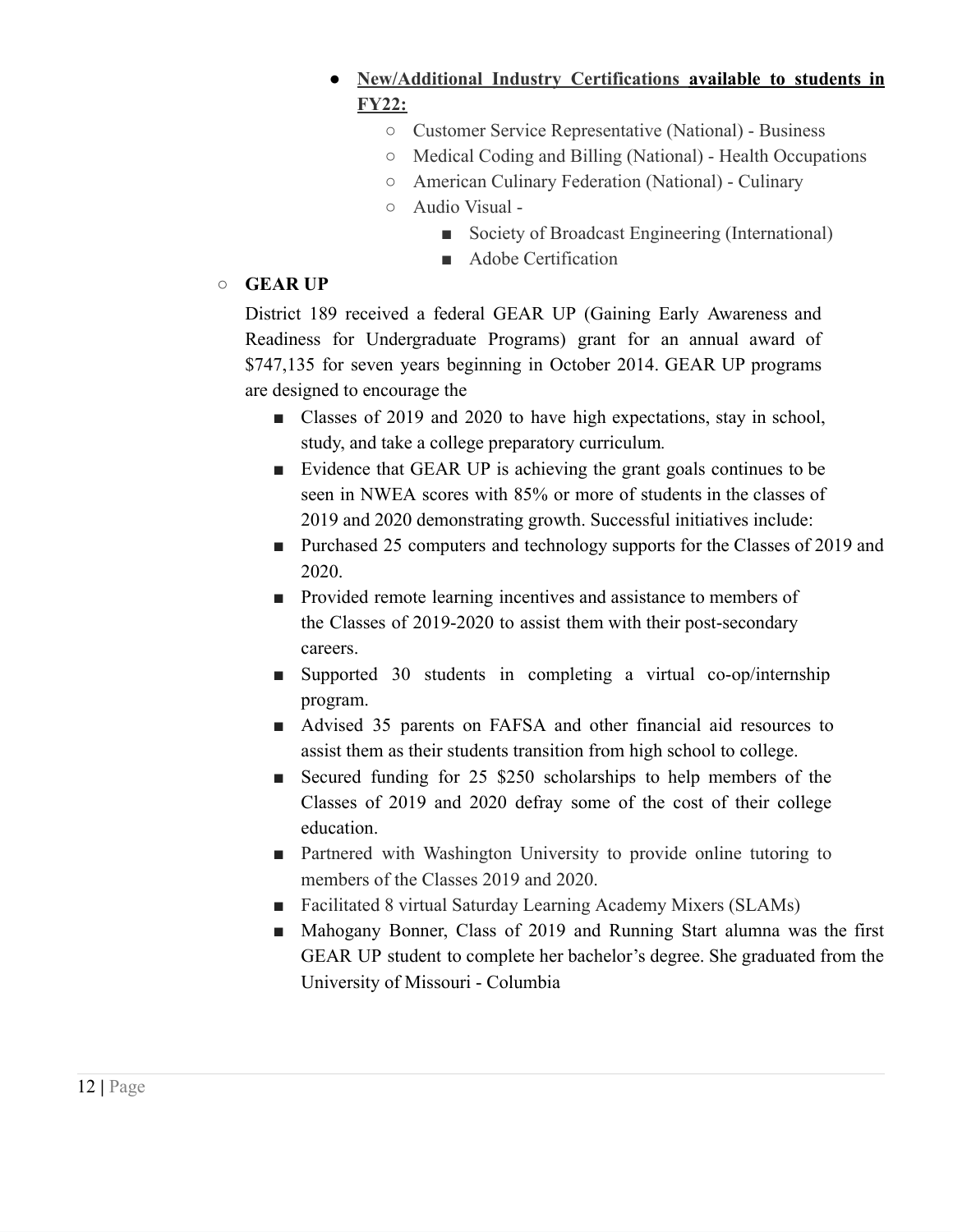#### **○ Illinois State Board of Education Early Childhood - Preschool for All Expansion Grant**

- Since SY 2017-2018, District 189 has been annually awarded a \$5.9 million Preschool for All Expansion state grant to provide high quality preschool services to 520 at-risk children. This grant has allowed the district to add necessary positions, resources and equipment to the Early Childhood Program at Vivian Adams Center and Dr. Katie Harper Wright Elementary School.
	- The PFAE grant has allowed the district to better serve the East St. Louis area for early childhood education. There are 28 classrooms total, with 25 at Vivian Adams (main campus) and 3 at Wright Elementary school. Ten additional teachers and 10 aides were added as staff to support this expansion.
	- Three instructional coaches have been used throughout the grant periods to support classroom teachers and improve classroom instruction, monitor best practices and provide professional development.
	- In addition to the Family Community Engagement Coordinator and Mental Health Consultant, 6 parent engagement specialists were hired in SY 2019-2020 and onboarded to better support and work with the students and parents. These family supports provide resources and activities that connect and engage families in support of student learning.
	- Enlisted a full-time nurse to provide an additional link between school, home and the community and to improve the health and well-being of the students.
	- Provided bus transportation for all preschool students to and from school.
	- Ensured supervision and safety of students during transportation to and from school by engaging 30 bus monitors.
	- Installed and maintained five playground systems to reinforce healthy physical activity to promote holistic child development; 4 at Vivian Adams ECC and 1 at Katie Wright ES.
	- Added curriculum materials that help support individualized instruction and assist teachers with focusing on a specific area of development for students.
	- Added 22 iPads for student use during small group activities.
	- Installed 22 Promethean Boards that combine multi-touch functionality, dry-erase and software to foster a truly interactive learning experience.
	- Provided professional development for teachers and staff once a month with a child development consultant. Ensured novice teachers could attend statewide conferences for Early Childhood Educators.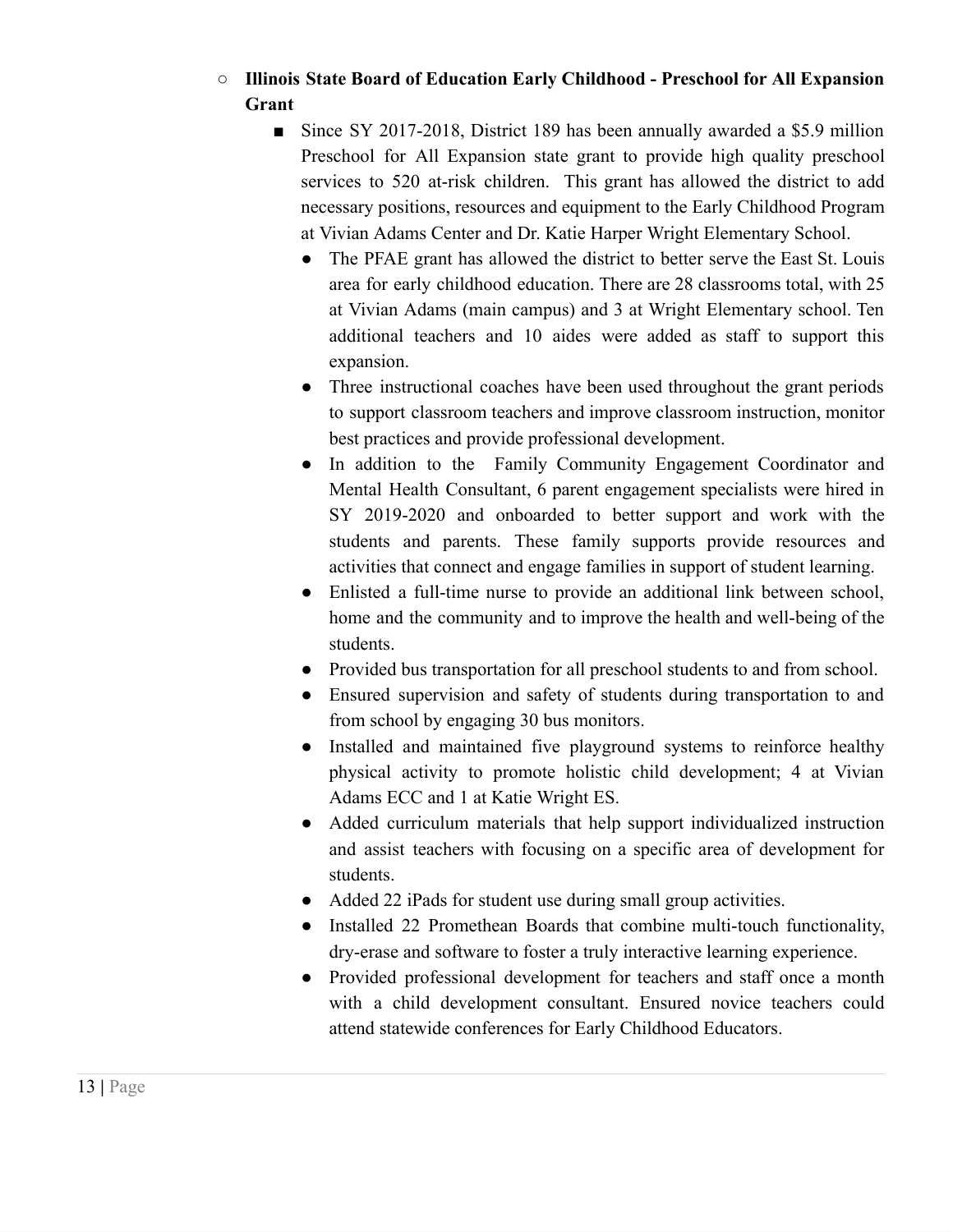- Scheduled various monthly field trips to increase student exposure and parent engagement.
- Purchased supplies, materials, books and age-appropriate toys to replace outdated and inadequate items that were currently being used.
- Added an additional crossing guard for the safety of students.
- Supported the addition of two Foster Grandparents serving our students.
- Onboarded a Reading Teacher to support the acceleration of Tier 1 students.
- Developed a STEAM Program and Robotics Club SY 2019-2020.
- Piloted the ePyramid Model in SY 2019-2020 as part of the SEL initiative. Continued with the second year of implementation of the ePyramid Model during SY 2020-2021.
- Initiated student clubs (Ladybugs and Little Gents), a social club to support students who are exhibiting struggles interacting with peers and exhibiting struggles with classroom behavior. Students learn skills to self-monitor and redirect in a positive way. The sponsors also model social etiquette outside of the classroom for students.
- Vivian Adams Pre-K Center maintained their Silver ExceleRate Illinois through the statewide quality recognition and improvement system as part of our continuous quality improvement efforts.
- Vivian Adams Pre-K Center earned full accreditation from AdvancEd (now known as Cognia) in Spring of 2019.
- Ensured that all students had technology to participate in virtual learning
- Distributed learning materials for all students to use during virtual learning.
- Created learning packets for students during school closure.
- Created snack bags for families during school closure.
- Virtual parent meetings with community stakeholders.
- Continue to provide resources for our families.
- ISBE extended the 2019-2020 PFAE Grant due to the Governor closing all schools in the state of Illinois due to the outbreak of the Coronavirus.
- ISBE awarded us a \$95,000 Governor Emergency Education Relief Grant to support our early childhood students and their parents during the time the school district was on virtual learning and to provide PPE to them as well, along with ensuring that the school had enough PPE when the students returned to in-person learning.
- Partnered with our Early Learning Partnership to promote all children in our community receiving equal resources and exposure to ensure they are ready for kindergarten.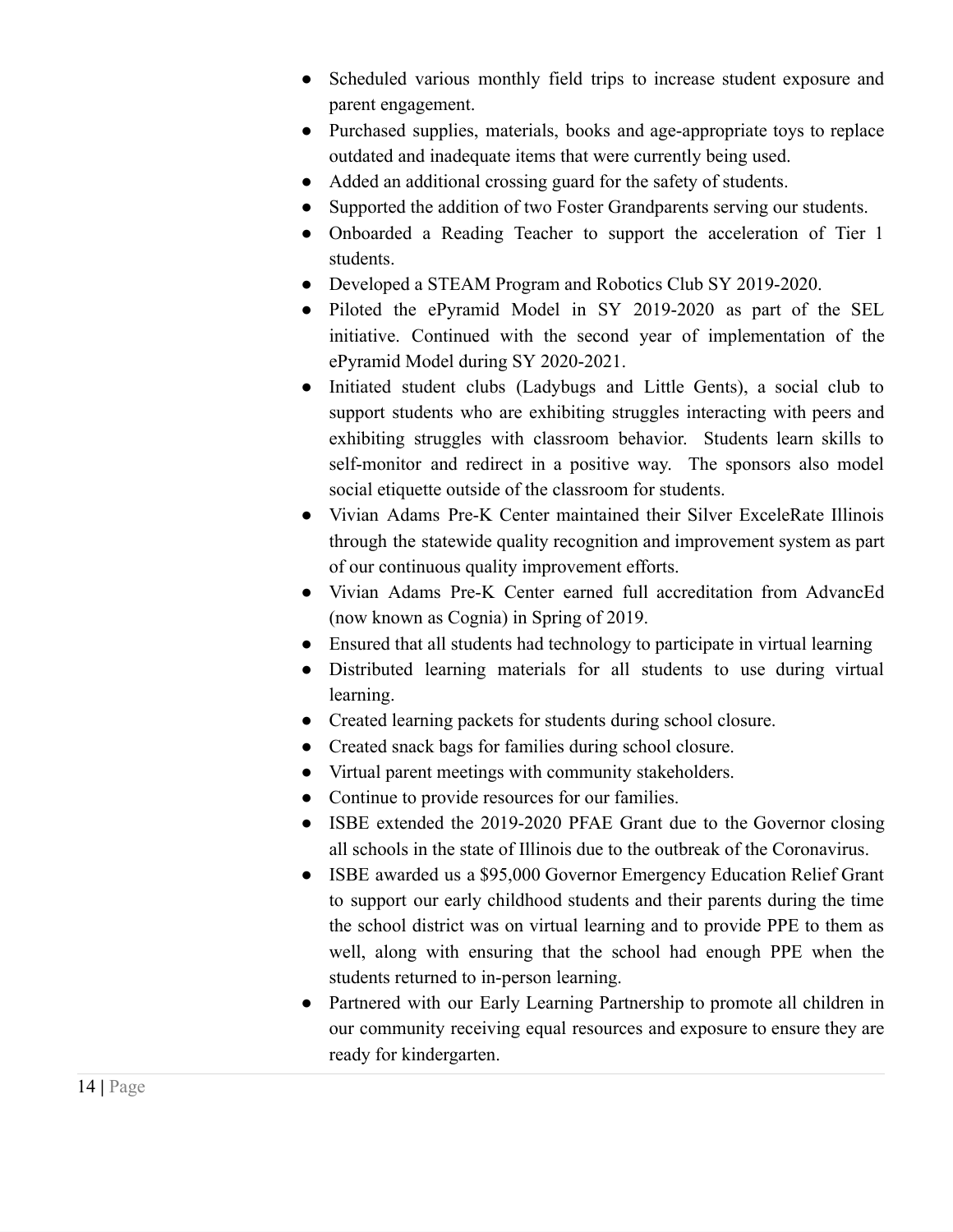- In addition to working with our students and staff, the mental health consultant started implementing monthly parent meetings to work with parents about supporting social emotional learning at home.
- Continued our Early Learning partnership meetings virtually with local organizations, childcare centers, and daycares in the community.
- Our education consultant worked with staff to ensure they were knowledgeable with ECERs and with our parent engagement specialists on how to support parents using the ePyramid Model.

#### **● Technology**

- Maintaining a total of five technology integration specialists within the department who provide support to teachers to integrate technology into daily in-person instruction, facilitate remote learning, and collaborate with the district's curriculum committee.
- Continuous upgrades for the district-wide wired and wireless network to support student and staff computing.
- Continued 1:1 Chromebook deployment district-wide for SY21
- Continuous upgrades to campus security camera systems.
- Continuous teacher training for Chromebook/Classroom management systems.
- Provided Technology Integration training on multiple topics including Google Docs, GoGuardian, document cameras, various Promethean devices and many others for use in Pre-K through grade 12 classrooms.
- Provided valuable training on NearPod, Google Classroom, Flocabulary, and other key programs to K-12 teachers for the duration of hybrid learning throughout the 2020-2021 school year.
- Secured hotspots for families without internet access during remote learning.
- Improved data backup replication storage.
- CARES / ESSER II / ESSER III / ECF (Emergency Connectivity Fund) planning
- Conducted student device needs assessment (procurement of necessary devices)
- Conducted student home Internet needs assessment (procurement of necessary devices)
- Classroom needs to support remote/hybrid learning
	- Document Cameras
	- Web Cameras
	- Interactive Panels
	- Audio Enhancement projects
	- Teacher laptops
- ESSER II adding 6 additional Computer Technicians to support 1 Computer Technician per campus enabling much better tech support and additional support with check in/out and inventory of student devices.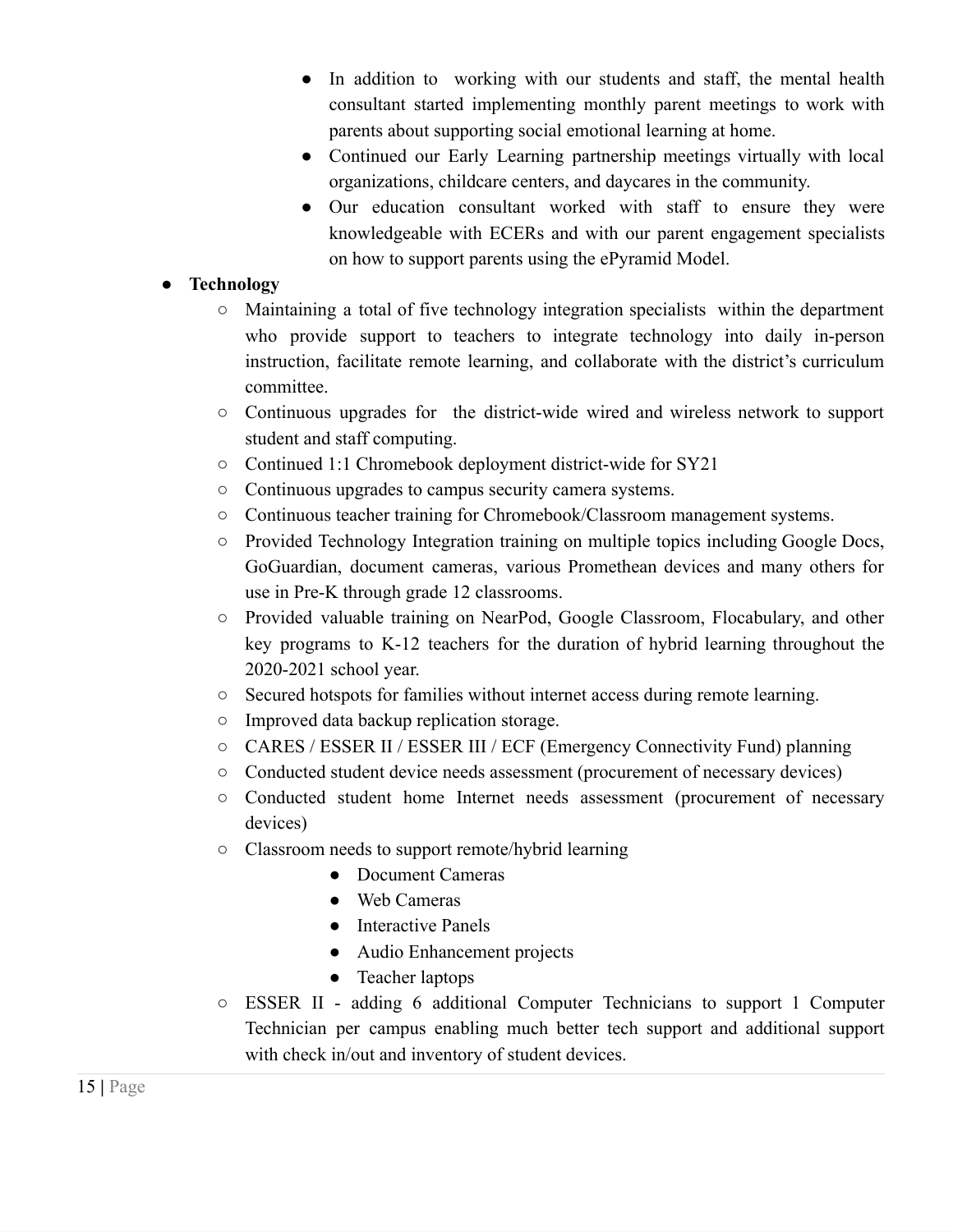- Addition of 7,700 Chromebooks to re-populate classroom carts to support face to face learning - funded by CARES and ESSER II.
- Preparing to provide students with a Chromebook for use at home and one at school
- Adding five computer technicians (ten total in FY22) within the department who will provide technical support to teachers and maintain the district's Chromebook fleet.

#### **● Curriculum**

- Four hundred and sixty one teachers attended PD University that focused on the following areas: Remote Learning Strategies and Programs, Charlotte Danielson's Framework, Technology, and Social Emotional Learning.
- Added the position of Learning Loss Instructional Support Specialist to assist teachers in meeting the needs of their students through coaching to improve classroom management and instructional strategies.
- Math curriculum leader facilitated the first year of training and implementation of the new Math Textbook for grades K-8 (enVision Mathematics 2020 from Pearson).
- The ELA Department completed their Textbook Adoption for grades 6-12 (StudySync) and purchased digital and print upgrades for the core textbook in grades K-5 (McGraw Hill-Wonders)
- Lincoln Middle School, Clark Middle School, and East St. Louis High School participated in the Mobile Museum of Tolerance that focuses on specific injustices like the Civil Rights Movement and Holocaust. This mobile musuem inspires children of all ages and races to raise their voices against hate, bullying, anti-Semitism and intolerance and to promote human dignity.
- Seventeen "Little Libraries" were placed at District 189's schools and community centers which will give students more access to books and increase a joy for reading.
- Teachers received professional development from the ELA, Science, Social Science, and Math Facilitators throughout the year to help continue building capacity with the content, remote learning, and student engagement.
- The IT Specialists supported teachers and parents as we incorporated more technology into our classrooms, from the usage of the Chromebooks to training on Google Classroom, Clever, and Kami.
- PBS donated tablets to all of our Kindergarten students, so they could work on enrichment activities throughout the year and prevent any summer learning loss.
- The ELA, Math, Science, and Social Science Facilitators revised their curriculum, so it provides accelerated learning, differentiation, technology support, and cultural relevance
- Brianna Morales has been named Teaching Policy Fellow with Teach Plus Illinois. She worked with ISBE to create a professional development evaluation tool that will be used to select and evaluate meaningful professional development related to antiracism and implicit bias.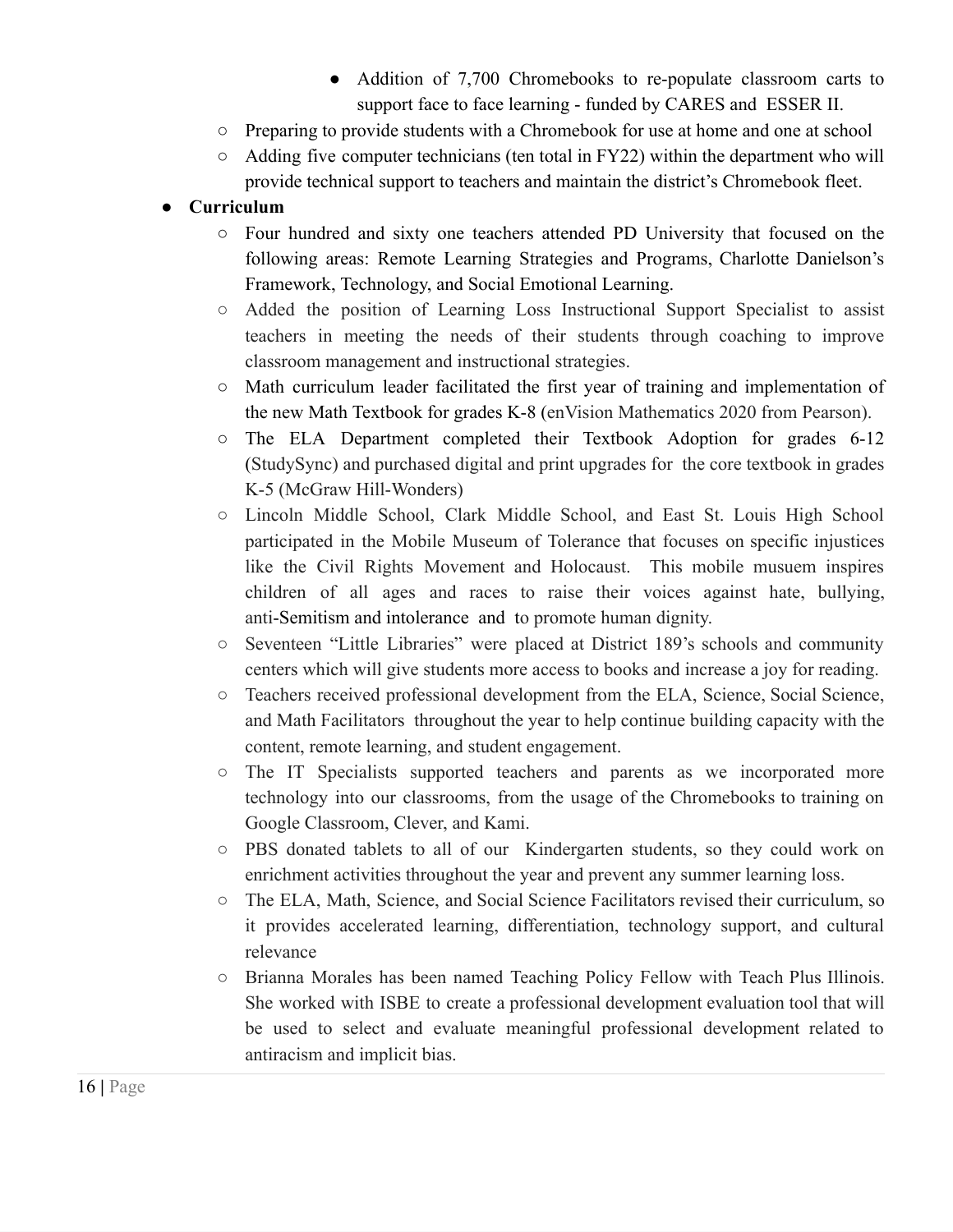- Lincoln Middle School received 4 new Double Basses and 6 new Cellos to the orchestra.
- The SPED department facilitated training with District and Building leaders on Branching Minds which is a platform that houses and supports the RTI and MTSS process.
- Seven students received their high school diploma and Associate Degree through the Running Start program.
- Supported the District's Remote Learning through"Grab and Go" math activity and reading book packs were purchased for each student in summer 2020.
- Continued implementing the Competency-Based Education structure at Wyvetter Younge Alternative Center for Education. This year, the team created proficiency scales for grades 6-12 in all content areas, and they are creating tools, processes, and curriculum to expedite the District's CBE implementation plan. Collaboration with Robert Marzano and Proviso East High School is still on-going.
- Revised curriculum guides to include the addition of student engagement strategies that proved to be successful during remote and blended learning.
- Continued training all teachers on Exact Path (Edmentum Exact Path includes K-12 assessment-driven math, reading, and language arts instruction that is focused on understanding where students are academically, identifying strengths and weaknesses for each student, and providing instructional supports to close achievement gaps) and Study Island (an Edmentum product, helps students in kindergarten through 12th grade master state-specific, grade-level academic standards in a fun and engaging manner.
- Designed an online professional learning management system to streamline an educator's learning and track progress.
- Continued to expand procedures to approve curricular programs and resources to include input from multiple departments. Opportunities to present possible curriculum resources occur monthly and are vetted by the District's Curriculum Advisory Committee.
- Revised the District's Multi-Tiered System of Support (MTSS) Manual in collaboration with Branching Minds with a planned full implementation for the 2021-2022 school year.
- Continued the relationship between District 189 and Blueprint Math Fellows. Blueprint provides small group tutoring and math intervention support for students. Data comparisons continue to show stronger NWEA math growth and attainment and IAR performance in most schools.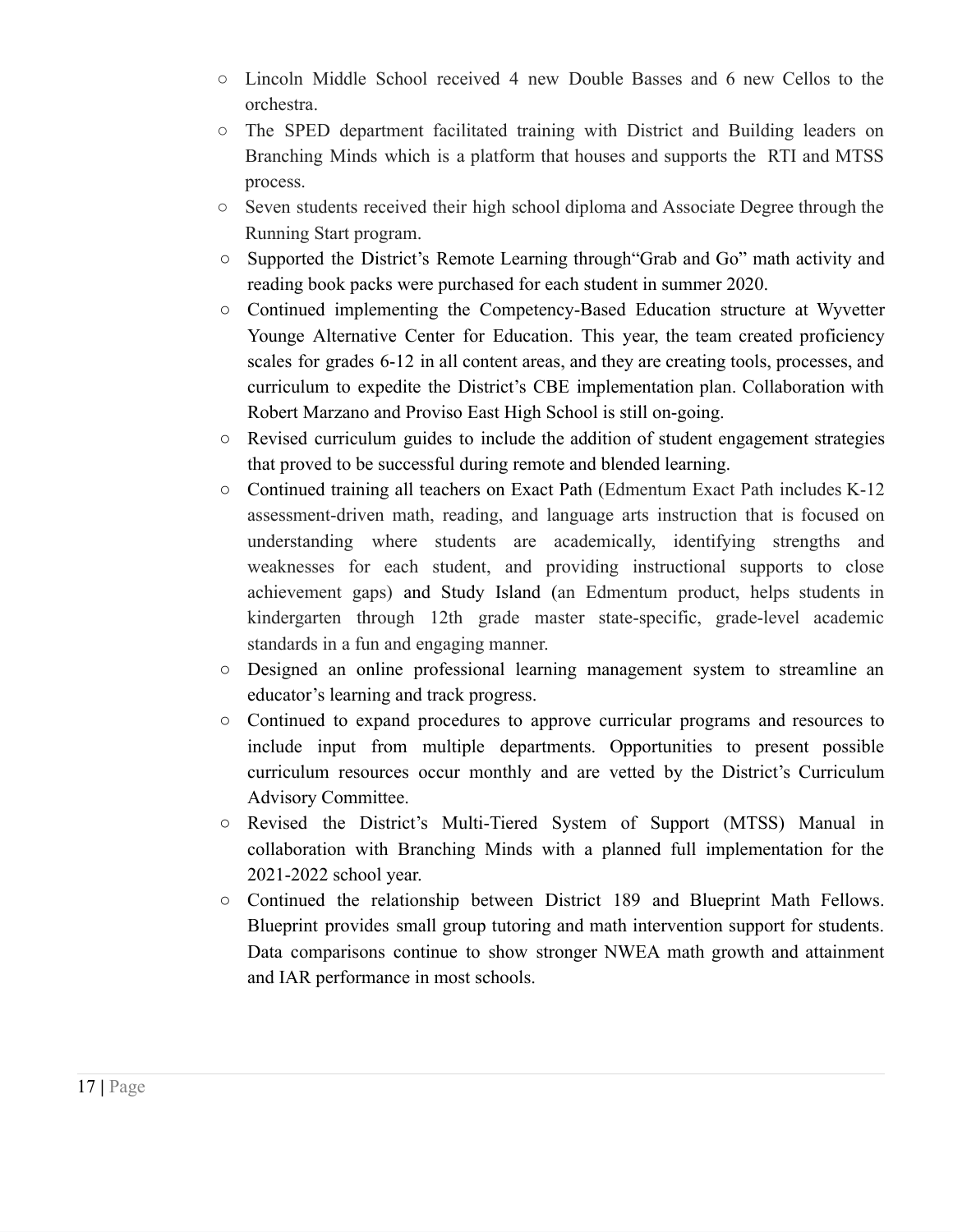- **II. FINANCIAL STEWARDSHIP AND ACCOUNTABILITY -** *Preserve our strong financial standing while maintaining stable funding and sound fiscal stewardship to provide appropriate instructional resources and support services, and to operate facilities at maximum efficiency.*
	- Completed a Five-Year Financial Plan FY22-FY26 that includes:
		- $\circ$  Integrations with the Five-Year Strategic Plan & Major Initiatives
		- Enrollments
		- Personnel Projections
		- Revenues and Expenses for All Funds Projections
		- Five-Year Facilities Plan Projections
		- District Intervention Grants Projections
	- In SY 2019-2020, the district received a total of \$6.05 million in intervention funds to cover Alternate Revenue Bonds (\$3.2m) and capital projects (\$2.85m) that include maintenance and health life safety, such as:
		- Roof repairs and replacements
		- HVAC updates
		- Update and resurfacing district parking lots
		- Update and replace track and fields (to meet safety and compliance requirements)
		- Gym floor repairs
		- Boiler replacements
		- Equipment upgrades
	- In SY 2020-2021, \$3.2 million in intervention funds were used for debt service on the Districts' Alternate Revenue Bonds. Funding allowed the District to employ music and PE teachers, Social Workers, Counselors, Nurses, Librarians, and Truancy/Attendance Staff
	- Evidence Based Funding (EBF) comprehensively changes the way that school districts receive the bulk of state funds. EBF sends more resources to Illinois' most under-resourced students by using a Tier funding model. The new funding flows to the Tiers where Tier 1 and 2 districts received 99%. EBF takes the necessary first steps toward ensuring all schools have the resources they need to provide a safe, rigorous, and well-rounded learning environment for all students.
		- The district is at a Tier 2, 72.5% financial capacity to meet expectations (SY2020).
		- The district's FY20 EBF final resources is \$55.8 million; the adequacy target to provide a high quality education is \$77 million, for a gap of \$21.5 million.
		- School District 189's source of revenue as noted on the most recent Illinois Report Card (FY20 data): 14.7% local (note: of the local funds, only 9% is from property taxes), 65.7% state and 19.7% federal funds. The Illinois school districts' average is 66.4% local, 26.9% state and 7% federal funds.
	- The Five-Year Plan now includes the \$6.05m District Intervention (DI) funds in the Evidences Based Funding (EBF) calculations.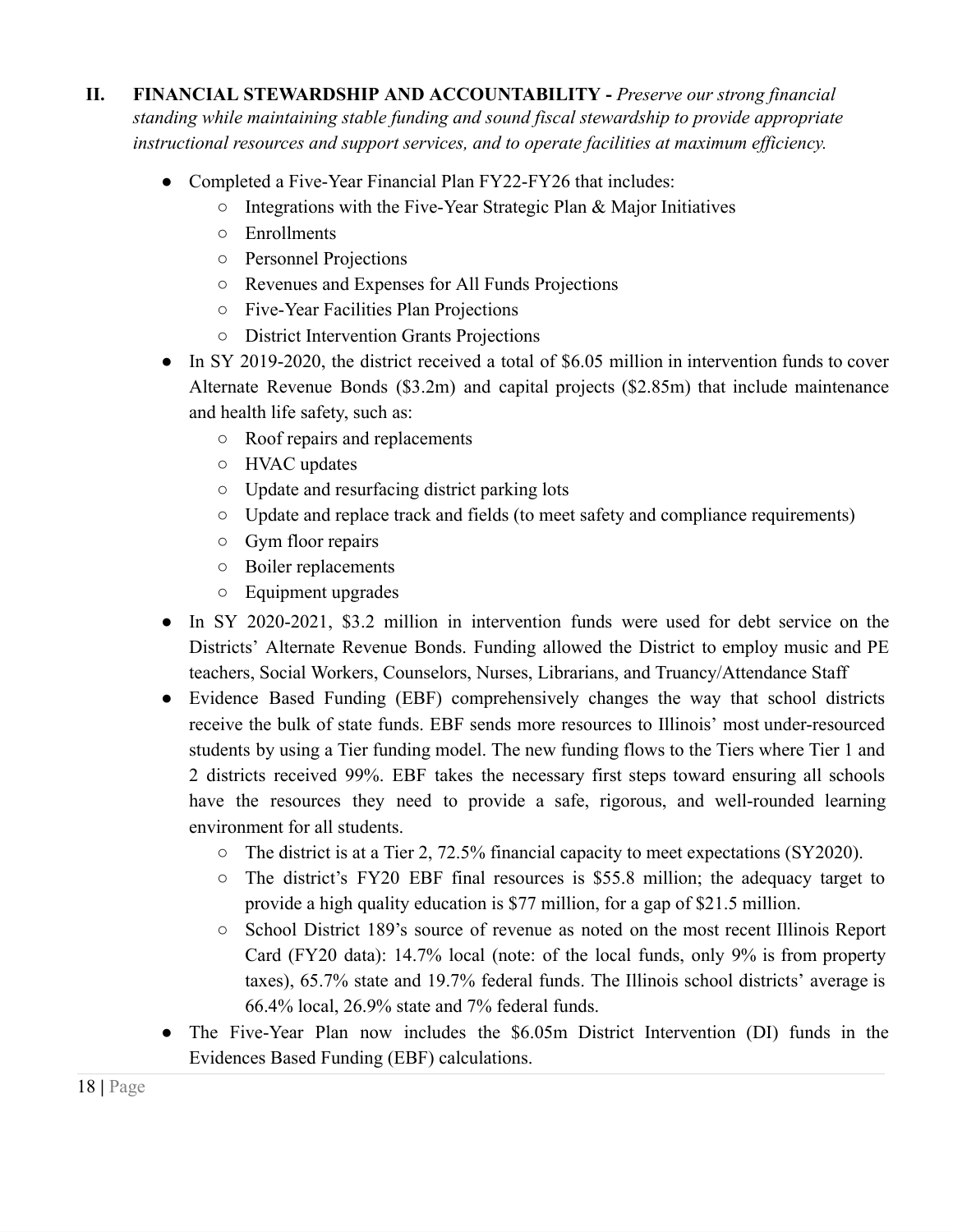- District 189 has one of the highest tax rates (10.83) in the state and one of the lowest EAV (Equalized Assessed Value). Even though our tax rate is high, it does not generate much revenue due to low property values. We are projecting a significantly lower collection rate this year due to the pandemic. For FY19, the State Average EAV per student for Consolidated Unit School Districts (CUSD) based on iLearn data was approximately \$253,319 compared to District 189 Average EAV of close to \$20,456.
- Reduced workers' compensation claims by \$1.0m through systemic monitoring and implementation of safety procedures.
- Re-bid District Property & Casualty Insurance and Student Accident Insurance coverage saving the district \$880,000 over four years.
- Replaced copiers with network multi-functional devices, resulting in a reduction of 29 machines from \$84,000/year or \$252,000 tri-annually to 51,333/year or \$154,000 tri-annually.
- Decreased Expense to Revenue ratio from fiscal year ending 2013 to 2019 to receive the highest score per ISBE School District Financial Profile Score Recognition.
- Decreased Long-Term debt six (6) consecutive fiscal years from \$51.2m in 2013 to \$22.7m in 2020.
- Continued implementation and expansion of eFinance Plus systems to include payroll using TimeClock Plus as a means to capture employee data and attendance as well as identified a position control method to account for every position in the district.
- Successfully collected outstanding debt from Brooklyn UD 188 in the amount of \$720,342 to satisfy amounts owed for Special Education services rendered from July 2014 to June 2019.
- SD 189 has completed its new Accounts Receivable process and will continue to work with the Special Education Department on shared services, timely billing, and collections from all districts utilizing the offered shared services.
- Received contract to sell 4 surplus properties in FY21, generating \$45,800 revenue and reducing the district's utility, insurance, maintenance and security expenses. Board approved a \$205,000 contract on Alta Sita and \$11,000 contract on the former Lincoln High School in October 2021.
- Completed restoration of Alta Sita, including mold mediation and removal of damaged items in FY20. Developed a plan to clean up district owned surplus properties.
- Submitted resolution to the board for approval of the sale of all unnecessary real estate for the purpose of reducing maintenance and insurance costs to the district.
- Cares Act (ESSER 1, 2,  $&$  3) Spending:
	- ESSER 1 Received \$6,191,843 \$4m used for Technology, \$1.4m Personal Protective Equipment (PPE) & Facilities, and \$0.80m for Remote Learning and other Covid-19 related costs.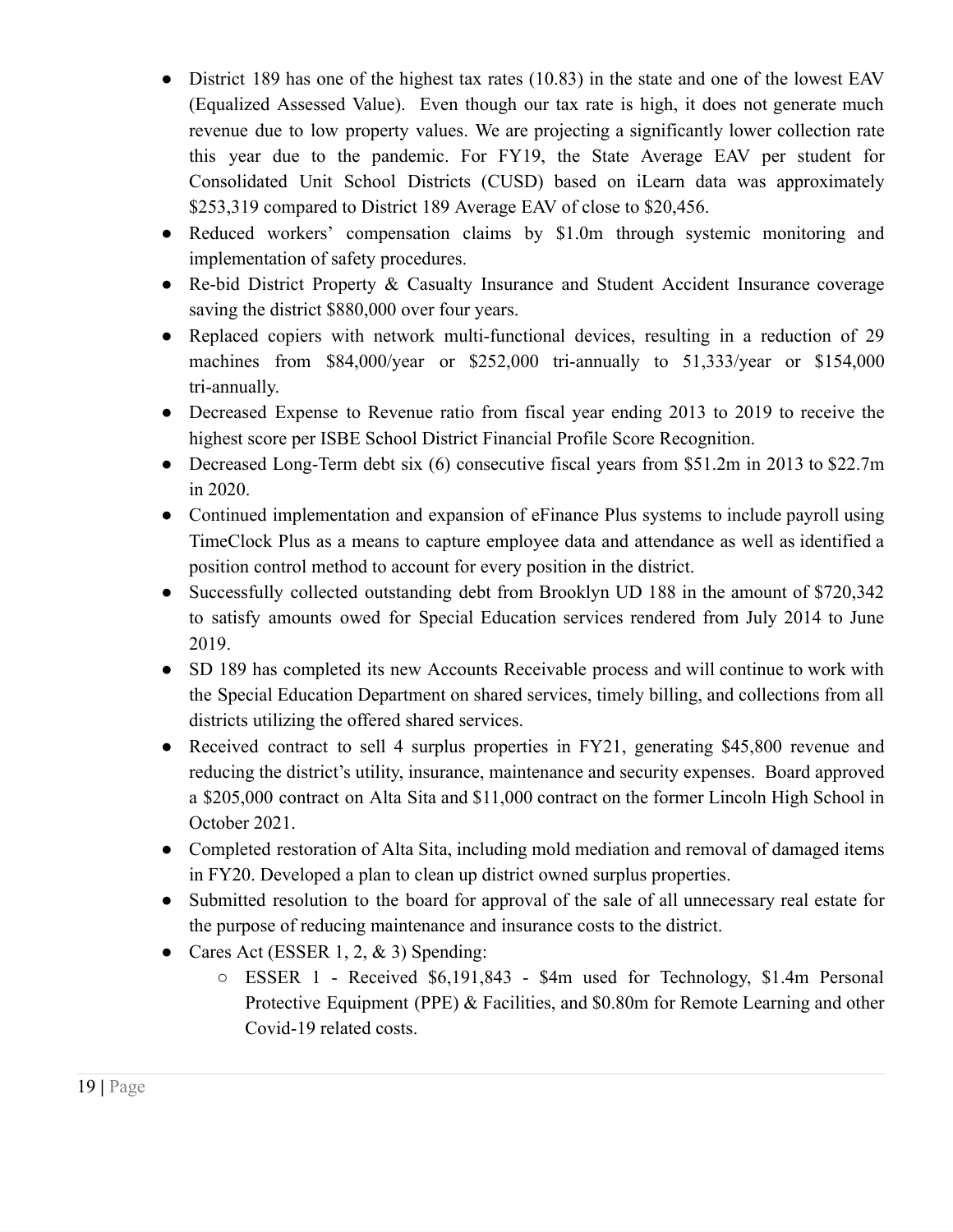- ESSER 2 \$24,245,434 anticipated spending \$9.8m for Remote Learning and Extended School Year, \$5.6m used for Technology, \$1.7m Personal Protective Equipment (PPE) & Facilities,and \$8.8 for other Covid-19 related costs.
- ESSER 3 \$54,425,475 proposed spending will be finalized in December 2021. Expenses will include HVAC improvements district-wide, funding to address learning loss, mental health needs of students, crisis intervention resources, curricular resources, transportation, facility improvements and additional staffing.
- Successfully applied and received 3 new Grants:
	- Illinois Criminal Justice Information Authority Grant (ICJIJA) in FY21 for \$752,000 and in FY22 for \$1,260,000.
	- COPS School Violence Prevention Program (SVPP) Grant in FY21 for \$239,862 over three years.
	- SD189 High School Improvement Project Grant from IL Department of Commerce & Economic Opportunities in FY21for \$2,500,000.
- **III.** *SAFE AND HEALTHY ENVIRONMENT - Foster a positive culture and climate that supports the health and social-emotional well-being of every individual.*
	- Created a comprehensive district-wide crisis plan that correlates with school crisis teams for better efficiency and support when dealing with district or school crises.
	- Trained all SEL support staff (Truancy, Nurses, and General Ed Social Workers) in Trauma and Grief and Loss and other training on working with youth in poverty and including culturally responsive interventions.
	- Created systems to better track social-emotional data including bullying incidents, questionable content/computer use, Illinois Department of Children and Family Services hotline calls, and Screening, Assessment and Support Services (SASS) calls so that district-wide trends can be supported and addressed.
	- Hosted 27 Wellness Wednesday sessions open to all staff. Session topics included: nutrition and healthy eating, meditation, yoga, breathing techniques, secondary traumatic stress, financial wellness, Brene Brown's Daring Greatly book study and more.
	- Created Ripple Effects Classroom Framework (Grades 3-12) for regular SEL implementation.
	- Implemented a fully-established PBIS framework throughout our district.
	- Hired support staff to implement SEL implementation in summer school (SEL groups, staff presentation, & Ripple Effects) as well as social work, truancy intervention, nursing services, and parent programming.
	- Implemented a School Performance SEL/Student Support Management Rubric.
	- Expanded Ripple Effects, a Tier I online social-emotional curriculum to all schools.
	- Participated and collaborated in various SEL school meetings to improve climate/culture.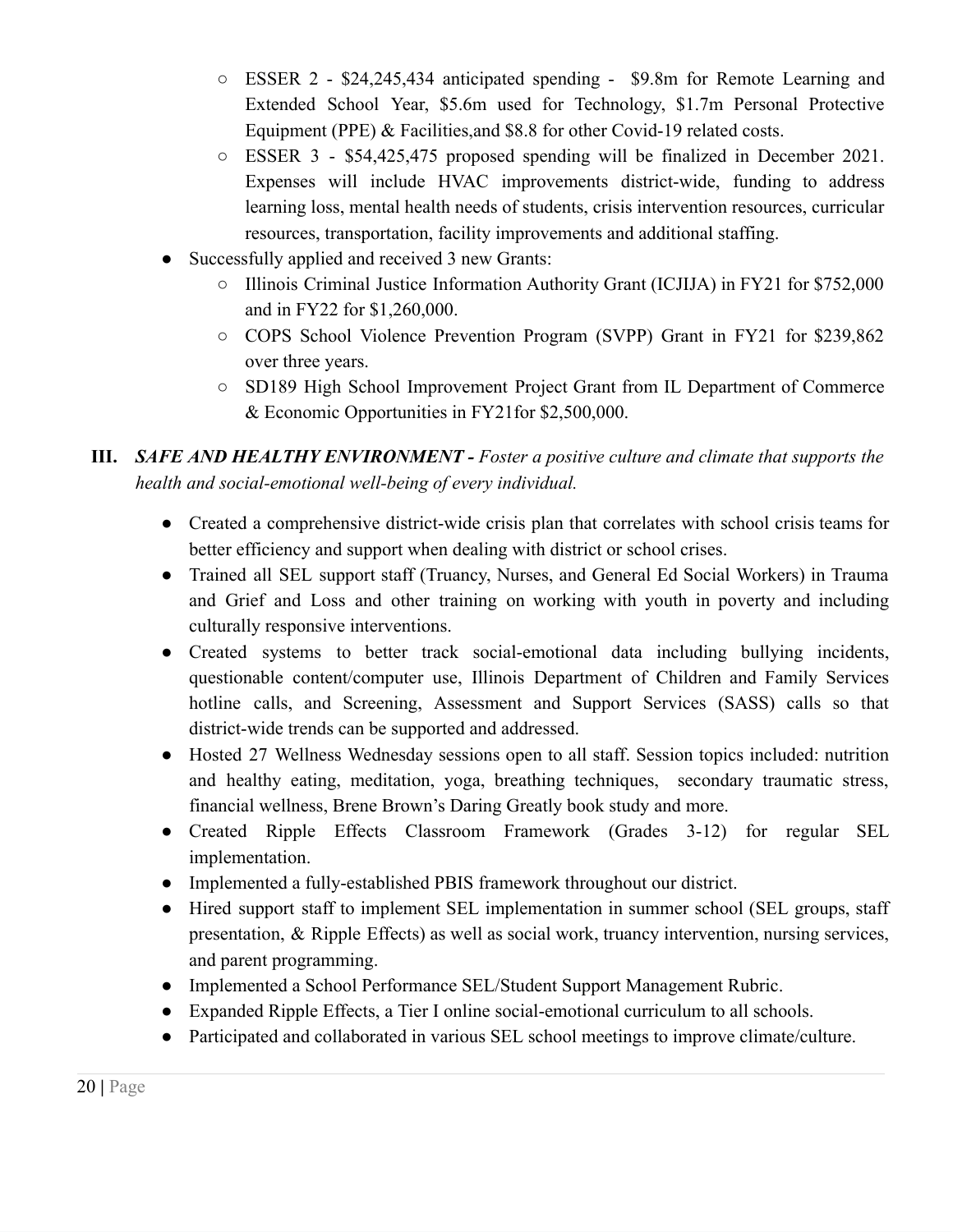- Supported comfort corners in several elementary buildings and the alternative school to promote positive environments that assist students with the tools needed to improve student mindset, motivation, achievement, self-awareness, and self-management.
- Supported the creation of James Avant Elementary's SEL Room, which will be available to all students in SY 21/22. This room will create a safe, student-centered space that promotes a sense of peace, allowing students the opportunity to become self-aware, self-manage, and de-escalate as needed.

#### ● **Parent and Student Support Services**

- The Wraparound Wellness Center was created to address youth violence and trauma in our community with culturally-responsive, family-focused, strength-based, trauma-informed supports. Our goal is to heal our community starting with our youth where data shows they are more at risk after-school in the evenings and on the weekends.We are open in the evenings and weekends and provide support on the scene of any traumatic event involving youth.
- Our Peace Warriors are our youth who themselves have experienced trauma but want to live peacefully in their East St. Louis community. They are intensely trained in Dr. King's principles of non-violence and offer grief kits to peers who have experienced trauma and loss, lead community chats and events.
- Maintained a Family and Community Engagement Center to centralize new student enrollment, better serve our homeless students and families, and provide parent programming through our Parent University.
- Created a Community Garden for parents. This project offers classes and workshops for parents. This space is powered by parent volunteers.
- **Parent University will continue to host the "Computer Literacy".** These classes are listed under Parent University in efforts to engage parents in the community and collaborate with the community. These sessions are held weekly in partnership with the East St. Louis Housing Authority.
- Weekly Google Meetings with Parents We continue to support parents and caregivers on our **Weekly check-ins**! As parents vent, support each other, and learn from one another--our staff works to support them. We have done it through parent email support, fulfilling basic needs, tech supports, and more! These virtual meetings take place every Wednesday morning and afternoons.
- Developed a Tech Support Line for Parents We also have a dedicated tech support line for parents to help students with their virtual learning experience. Parents are able to speak directly with our tech support staff to ensure their children stay connected to learning. Also parents are able to send emails to [parentsupportcenter@estl189.com](mailto:parentsupportcenter@estl189.com) or additional questions not related to tech support.
- Parent Grief Support Groups: This group has been developed to create a safe space for parents (families) to share experiences and participate in activities that would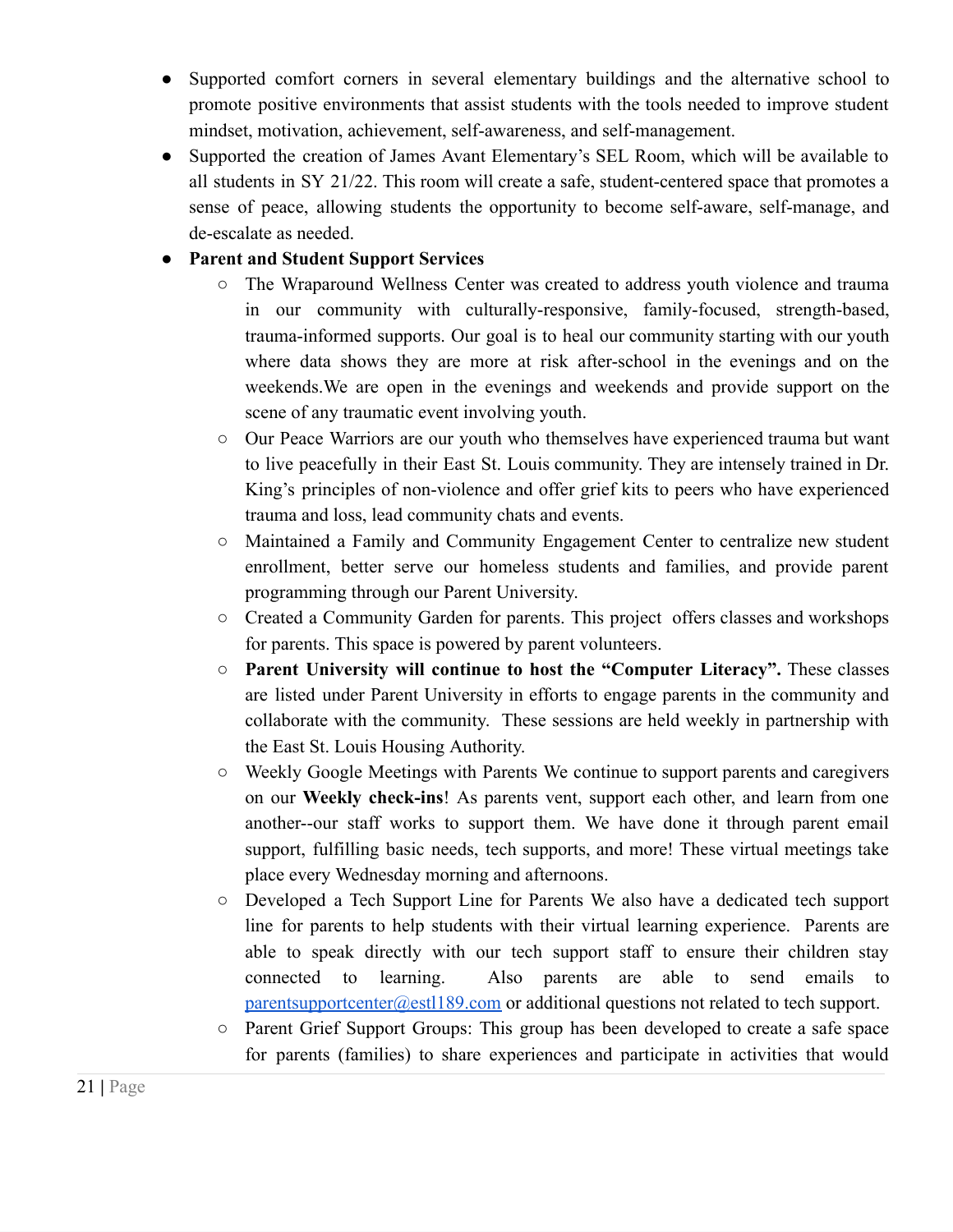honor their loved ones and to help move them through the grieving process.

- Parent Mentoring Program: Our partnership with Community Development Sustainable Solutions has allowed parents the opportunity to work with students hands-on in the classrooms. Parent Mentors also participate in a weekly training at the Family and Community Engagement Center to ensure professional practices are aligned with district policies.
- We have hosted Parent Drive-by Events: The FACE Center has had monthly drive-bys to distribute items needed and requested by parents.
- Continued partnership with several outside agencies to provide school-based services including: Hoyleton Youth and Family Services who provides individual and family counseling and group services; Chestnut Services who provides substance abuse counseling, Comprehensive Behavioral Health who provides SASS/emergency crisis services; Call for Help who provides crisis services, and more. We currently partner with 13 outside agencies to provide school-based services including dental, vision, individual and family counseling, crisis services, asthma, substance abuse, and yoga.

#### ● **Safety and Security**

- Improved the safety of students, staff and property by purchasing, upgrading and installing new camera systems, weapon detectors and an additional security guard for elementary, middle and high schools.
- Added six School Safety Officer positions consisting of certified and or retired police officers to the existing security staff.
- Upgraded camera systems at the Vivian Adams Early Childhood Center and Wyvetter Younge School of Excellence as well as added cameras to East St. Louis Senior High School and Lincoln Middle School. K-8 and high schools will have additional cameras added to the exterior of the building. The high school stadium will have a camera added to cover the entire interior of the stadium.
- Obtained two retired driver education vehicles to be used by the security department which will assist in the patrol of schools that have had issues with traffic congestion as students start and end the school day.
- $\circ$  Received a \$164,512 equipment grant that will add Radios for the district-wide radio repeater system, emergency call boxes to each school, advanced electronic medical kits for school nursing staff, LED lights for the exterior of each school, upgraded metal detectors for each school and board building, emergency door locks for early childhood facility, identification lock access for staff of high school, license and identification recognition systems for each school, and upgrades to camera systems for designated schools.
- Completed Departmental Security Procedure Manual for all security and safety staff.
- Obtained CPI training for security staff members as well as Supervisor of Safety and Security being a certified CPI instructor. Safety and security staff have received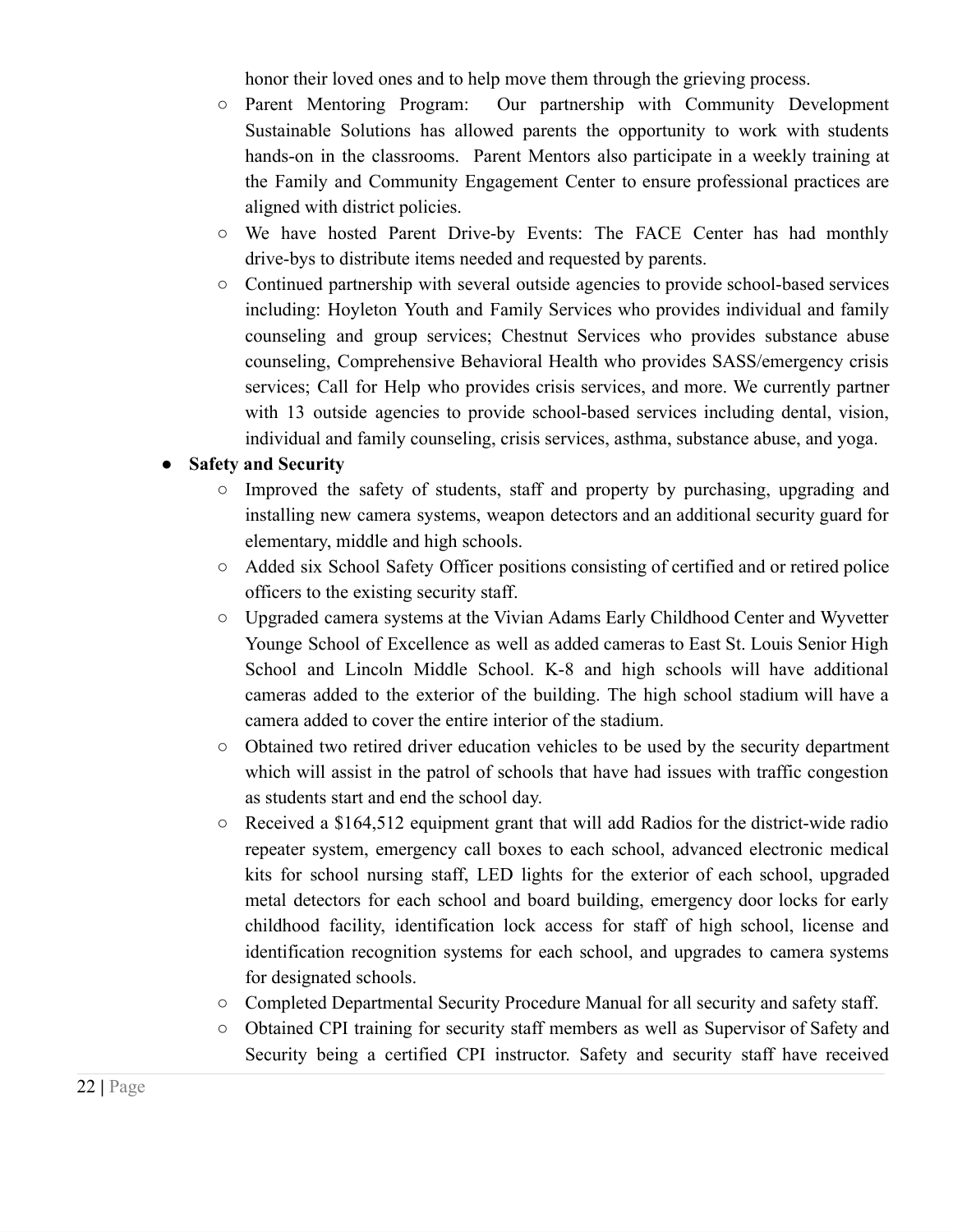trauma-informed training as well as Basic and Advanced Student Behavioral Threat Assessment Training and Response to Student and Terrorist Bombing Incidents.

- Developed training module in reference to body searches.
- Completing needs assessments of schools in reference to security staffing and safety.
- Completed upgrade of district-wide fire and burglary alarm system with advancements in alarm response and notification.
- Completed the purchase of Drone Technology that allows for the inspection of district-wide property and facilities as relates to repair and maintenance. The technology also provides assistance to local law enforcement as relates to possible missing and or walk away students. The drone technology has been used at previous sporting events to monitor crowd flow and facility capacity.
- Partnered with Local Law Enforcement in the development of live active shooter drills within the district which will result in a district-wide threat assessment as relates to Active Shooter Response
- Completed an onboarding manual with the technology department that assists current and new security employees with all aspects of technology from digitally signing in and out for their assigned shifts to signing into and activating safety and security devices such as Raptor Visitor Management System and our District-Wide Thermal Imaging System.

#### *IV. STRATEGIC PARTNERSHIPS - Engage families, community members and all stakeholders in a collaborative process to create a thriving culture for students*.

- Expanded partnership with East Side Health District and the Illinois National Guard to provide COVID-19 vaccination clinics for staff and students. Over 500 School District 189 staff and students received both doses of the COVID-19 vaccine through a series of events held in spring and summer 2021.
- Expanded partnerships to provide over 2.2 million Grab and Go student meals in one year during the pandemic. Through coordinated efforts with Chartells K12 Food Service, daily meals were made available at school campuses, through mobile services and at neighborhood sites across the community, including at public housing complexes and community centers. Illinois Central Bus and Touchette Regional Hospital supported meal distribution by providing staff and fleets to deliver Grab and Go meals. During school closure and remote learning, a number of churches and non-profit organizations opened their doors to provide students a safe and supportive learning environment during the day. Chartwells K12 delivered hot breakfasts and lunches to these locations so students could continue to focus on remote learning without worrying about hunger.
- Launched a new partnership with the Illinois State Police and Cardinal-Glennon Hospital to provide on-site crisis support to children and youth during major traumatic events as well as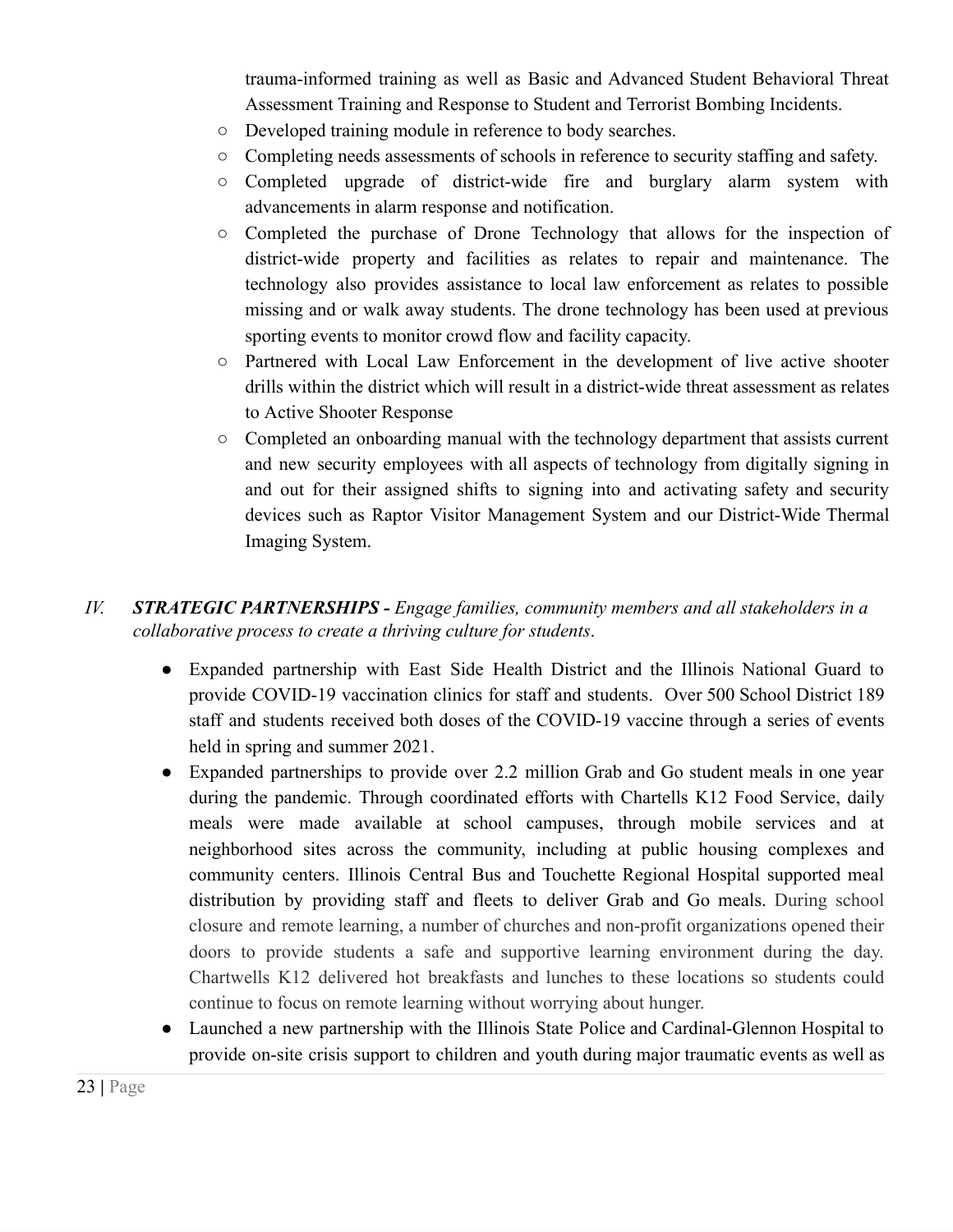follow-up services. The police mobilize our Support on Scene (SOS) staff to respond to violent incidents or a death in the community as needed between the hours of 4pm and 4am while Cardinal-Glennon contacts our SOS team when an East St. Louis child is admitted for gunshot wounds. The program is part of our Wraparound Wellness Center and was funded through a grant from the Illinois Criminal Justice Information Authority.

- Launched a Pathways to Racial Equity Learning Collaborative under the leadership of Northern Illinois University EdSystems and in partnership with Southern Illinois University - Edwardsville, Southwestern Illinois College, Greenville University and East Side Aligned to improve racial equity. Our team is focused on advancing racially equitable outcomes for East St. Louis students, particularly within the education and health sciences pathways.
- Partnered with Community Development Sustainable Solutions for ParaProfessional development, an expanded parent mentor program that serves as a state-wide model for building a local pipeline of paraprofessionals.
- Continued state-wide participation efforts with Illinois 60 by 25 Network to support the state's goal for increasing the proportion of adults in Illinois with high-quality degrees and credentials to 60% by the year 2025. District 189 serves as a 60 by 25 Leadership Community and served as the host community for the 2019 state conference. The 2021 Illinois 60 by 25 Network Conference featured two School District 189 representatives: Senior high school student Isaiah Haynes and Keisa Garrett, Chief of Schools.
- Continued partnership efforts with a P-20 collective impact movement, East Side Aligned, with a group of committed cross-section stakeholders to align policy, practice and investment to move the needle on student outcomes and life preparation. This effort maximizes the existing community resources and supports the use of shared data to ensure continuous improvement and preparation for large scale grants. East Side Aligned helped successfully generate over \$1.5 million to support COVID-19 response efforts as well as provided a virtual platform for over 80 organizations to communicate, coordinate, and collaborate to meet the physical, financial, and emotional needs of students and their families amid the pandemic.
- Continued to engage with the East St Louis Youth Development Alliance, a group of out-of-school providers focused on supporting in-school and out-of-school alignment and sharing student data to improve student outcomes. This alliance was awarded an R3 grant from the state of Illinois in the amount of \$829,114 to expand out-of-school-time programming, increase STEAM activities and advance college and career efforts.
- Continued efforts with the Greater East St. Louis Early Learning Partnership, a collaborative focused on strengthening the early childhood system of programs, services, and supports for families with children ages 0-5. This partnership generated \$50,000 from private foundations and was awarded a 3-year \$300,000 contract from the Governor's Office on Early Childhood Development to develop and implement a comprehensive plan to support kindergarten readiness and successful transitions into kindergarten.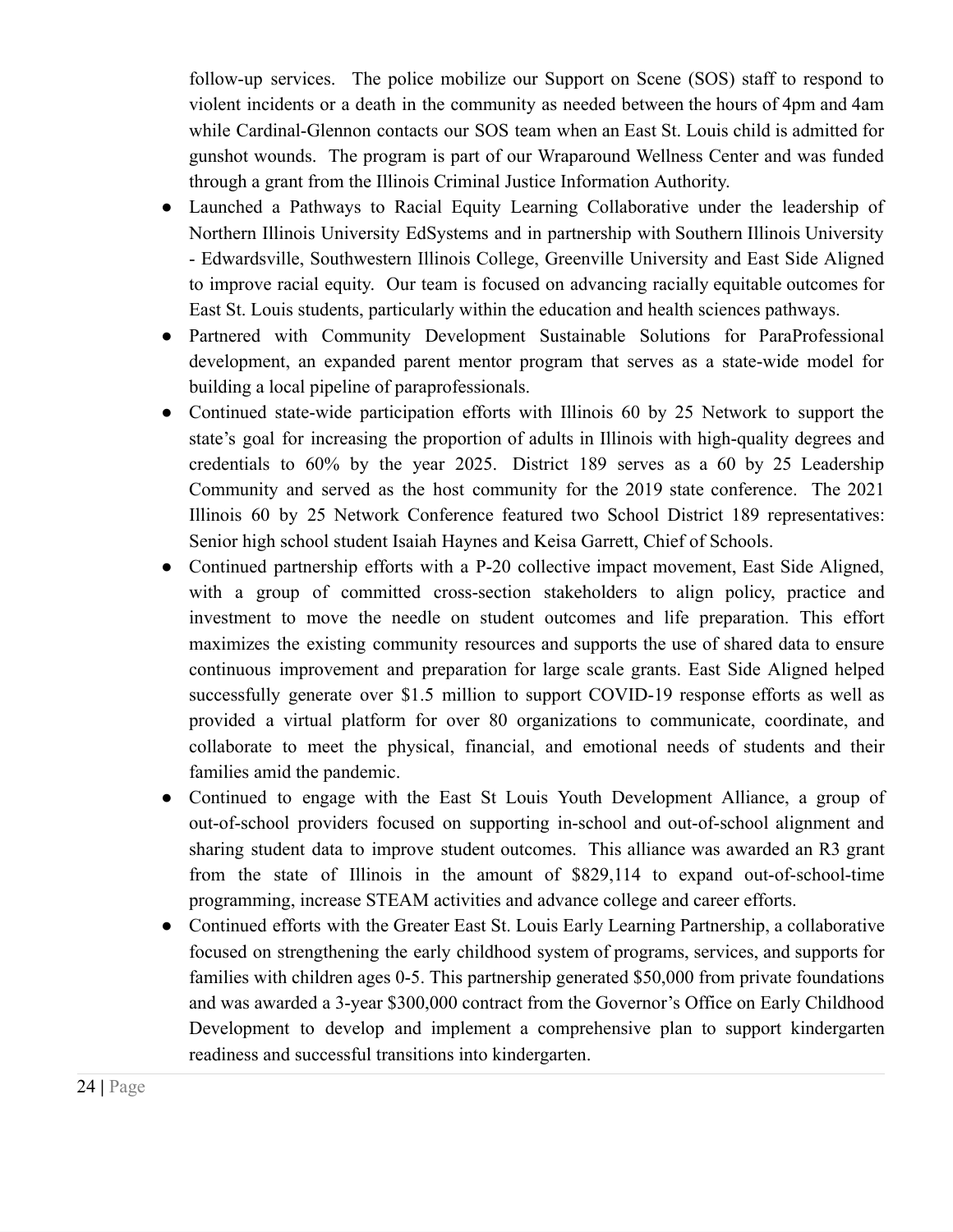- Continued partnership with the Erikson Institute as one of two initial Illinois communities to pilot the use of the Early Development Instrument (EDI) in 2017 and again in 2020. The EDI is an evidence-based population measure of vulnerabilities of young children. EDI data is being used locally to focus and leverage additional resources to support early childhood initiatives. District 189 uses the EDI data to streamline community resources, and critical community partners to meet the immediate needs of the children. The instrument gauges the development of young children in the context of their neighborhood community so that the district can better identify trends and plan strategically for children moving through their elementary school years.
- Continued as one of the first ten Illinois communities to explore and pilot competency-based high school graduation requirements at our alternative center.
- Continued key partnerships for deepening curriculum supports and directly serving students, including Blueprint Schools Network for math interventions and Jobs for America's Graduates for youth employability and leadership skills.
- Expanded partnerships with 13 health and mental health organizations who provide school-based, individualized services to students and families. These partnerships provide prevention and intervention services and crisis services as appropriate.
- Expanded partnerships with Hoyleton Youth and Family Services to provide a bilingual case manager to support our school district's Spanish-speaking families during the pandemic.
- Expanded mental health partnerships with Hoyleton Youth and Family Services, Chestnut Health Systems and Comprehensive Mental Health to provide customized, on-site emotional support services to students. This work is part of our enhanced efforts to provide support to students who have experienced traumatic events. Expanding grief supports through Heartlinks.
- Continued partnerships to advance student health, including East Side Health District and Southern Illinois Healthcare Foundation, Asthma and Allergy Foundation, Eye Thrive, Bright Smiles, and Carla Lewis-Longley, DDS.
- Expanded partnership with the St. Louis Area Foodbank to provide free monthly mobile market food pantries at two school campuses to the wider community. School District 189 also partnered with the Access Foundation, City of East St. Louis, Senator Belt and Representative Greenwood to provide diaper, food and PPE distribution events in service to the local community.
- Launched a partnership with the non-profit PCs for People to provide qualifying local families with a new or refurbished computer, mouse, keypad, plus Windows operating system. In total, well over 150 computers were distributed to qualifying families for \$40 each. Many of our teachers personally purchased computers for their students to take home.
- Partnered with the East St. Louis Housing Authority to provide computer classes to parents of our students.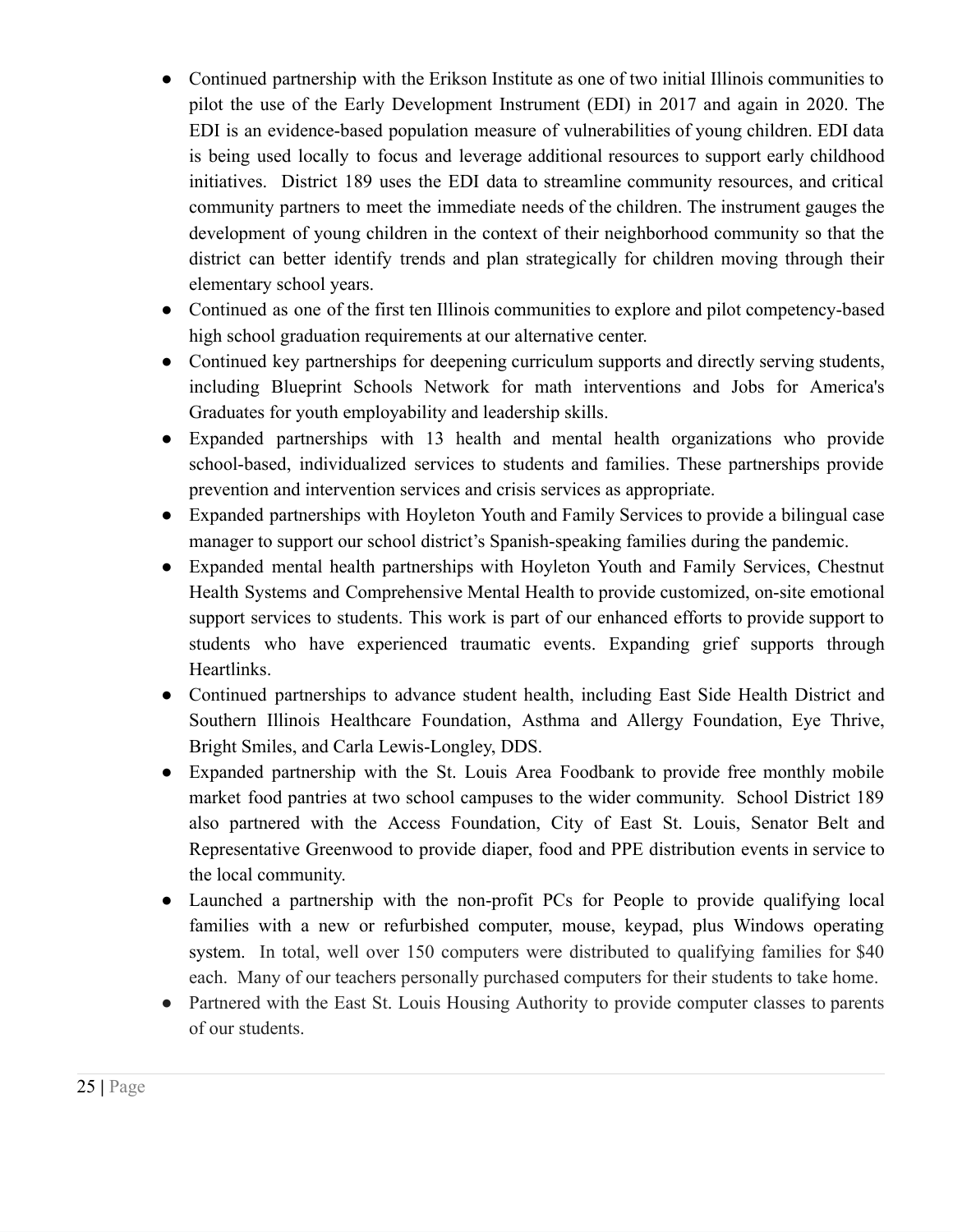- Received donations to support educational and community services, including curriculum and professional development resources from the Nine Network, hand sanitizer from Touchette Regional Hospital and masks from various donors.
- Partnered with the East St. Louis Housing Authority and the East St. Louis Rotary Club to install Little Free Libraries in front of each school campus and multiple public housing complexes throughout the community. Each Little Free Library is filled with free books for adults and children to take home and enjoy.
- Continued and advanced collaborative partnerships with universities, including: National Louis University for collaborative masters education programming for teacher residents; Southern Illinois University Edwardsville for parent education and career services as well as Head Start program; Southwestern Illinois College for dual enrollment through Career and Technical Education and Running Start program.
- Served as a site for Masters in Social Work practicum students from the Brown School of Social Work at Washington University. Three practicum students served in FY21 providing approximately 1200 hours of service, including providing direct social-emotional support to students and systems improvement to district and schools.
- Engaged community voice by hosting periodic town-hall-style meetings with the Superintendent and Cabinet and the community. These Key Communicator Network sessions allow parents and community stakeholders to openly discuss concerning matters. Held special meetings with local parent advocacy groups such as Parents United for Change.
- Engaged student voice by hosting periodic Superintendent's Student Advisory Council meetings with high school and middle school students. These sessions allow students the opportunity to voice concerns and share ideas directly with the Superintendent while increasing student leadership skills.
- Supported the engagement of two high school student representatives on state council: Isaiah Haynes on the Illinois 60 by 25 Student Advisory Council and Ranyia Cox on the Illinois State Board of Education's Student Advisory Council.
- Engaged staff voice by hosting periodic Superintendent's Communication Council meetings with staff about issues and concerns of District 189 academics and operations.
- Continued timely communications to community and families through robo phone and email communications, district website, and social media to expand positive news coverage in the region.
- *V. COMMITTED, HIGHLY EFFECTIVE STAFF - Recruit, hire, retain, and develop highly effective personnel to achieve academic excellence and support student social-emotional health.*
	- Actively exploring university partnerships and seeking grant opportunities in an effort to increase teacher recruitment and retention. Currently partnering with Southern Illinois University Edwardsville (SIU-E) to assist in the development of a pipeline of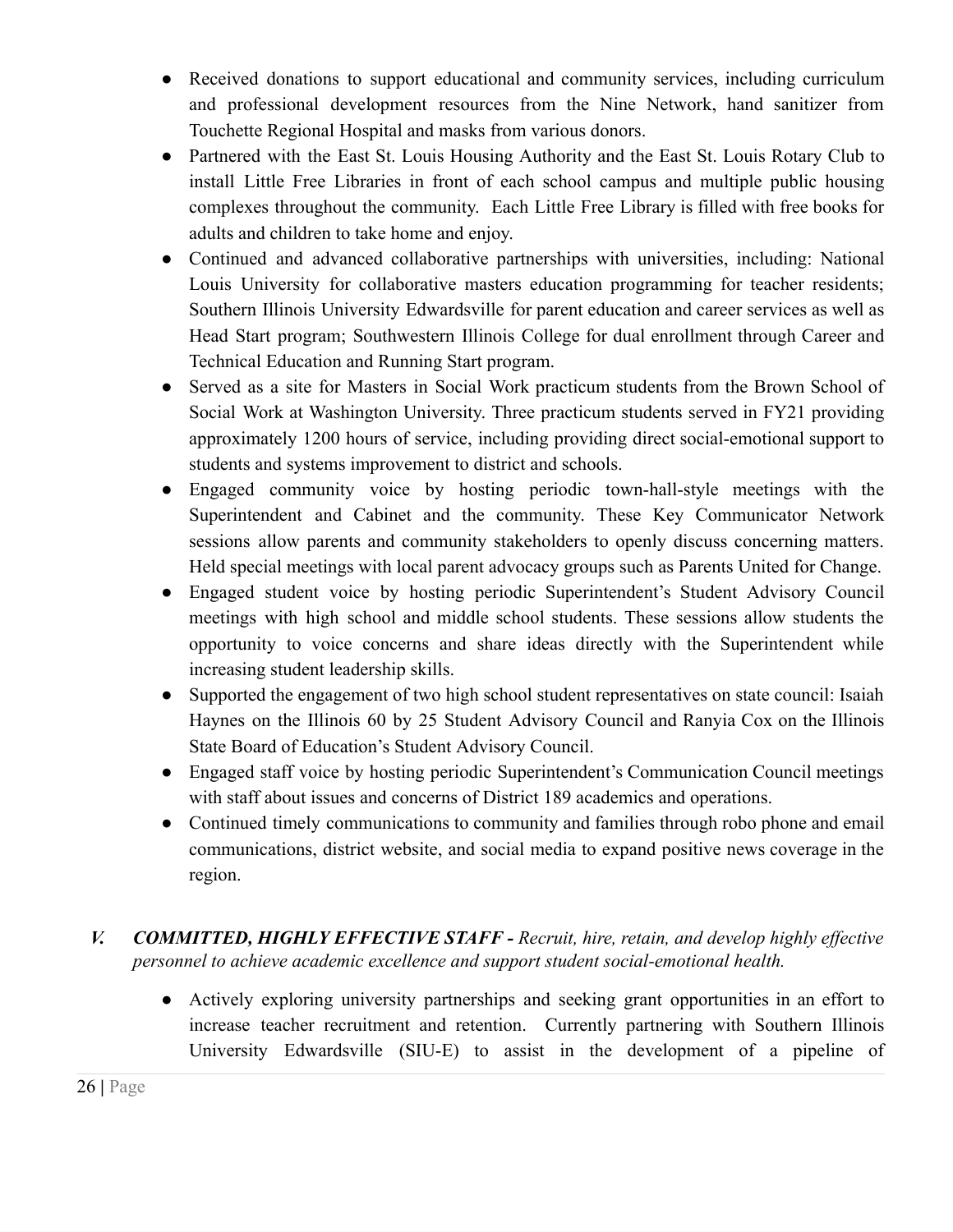paraprofessionals to become teachers in our district's schools. This partnership will provide an avenue for SIU-E students to complete their student-teaching within our schools.

- Provided Restorative Train the Trainer Model in SY 2019-2020 to 10 educators who are now certified trainers. They continue to train staff members district wide on restorative practices.
- Provided PBIS training to each PBIS Building Team district-wide, approximately 40 staff members.
- Delivered Behavior Management Cycle training to 47 staff members.
- Increased social media presence with Linkedin, Twitter, Facebook and the District website for educator recruitment efforts.
- Transitioned to virtual interviews, professional development via webinars, and virtual recruitment fairs to enhance recruitment and retention initiatives.
- Trained more than 500 educators and youth development professionals on trauma-informed practices within the District 189 footprint and in partnership with East Side Aligned and Teachers' Union in SY 2018-2019.
- Recognized district nurses for their work during the pandemic through ISBE's Those Who Excel Award of Excellence. The team award was bestowed to the team for supporting school administrators, staff and students during an unprecedented period of time.
- Engaged in successful implementation of the Performance Evaluation Reform Act (PERA) compliant certified evaluation process using the TalentED Performance Evaluation Management System. All certified staff members were measured and provided a summative rating with high performance standards.
- Provided virtual new hire orientation and professional development training sessions for all certified and non-certified staff members at the beginning of the school year.
- Develop and disseminate the evaluation resource manual and evaluation guidebook to certified staff members annually to ensure fidelity and compliance.
- Recognized certified and non-certified staff members during the East St. Louis School District 189 Convocation. The "Empowering Excellence" awards highlighted the accomplishments of district staff members that went above and beyond the call of duty to serve the students of East St. Louis School District 189.
- Scheduled and provided school-site professional development workshops to ensure the administrators and certified staff members could effectively navigate and complete evaluation tasks included in the TalentED Performance Evaluation Management System.
- Provided job-embedded professional development to support the delivery of classroom instructional learning through technology usage during remote learning.
- Assigned mentors to all 1st and 2nd year certified staff members to provide instructional support, model lessons, and increase our teacher retention rate.
- Supported newly hired staff members by setting up accounts and systems of support (i.e. Skyward, Eschool Solutions, district email), provided assistance to complete background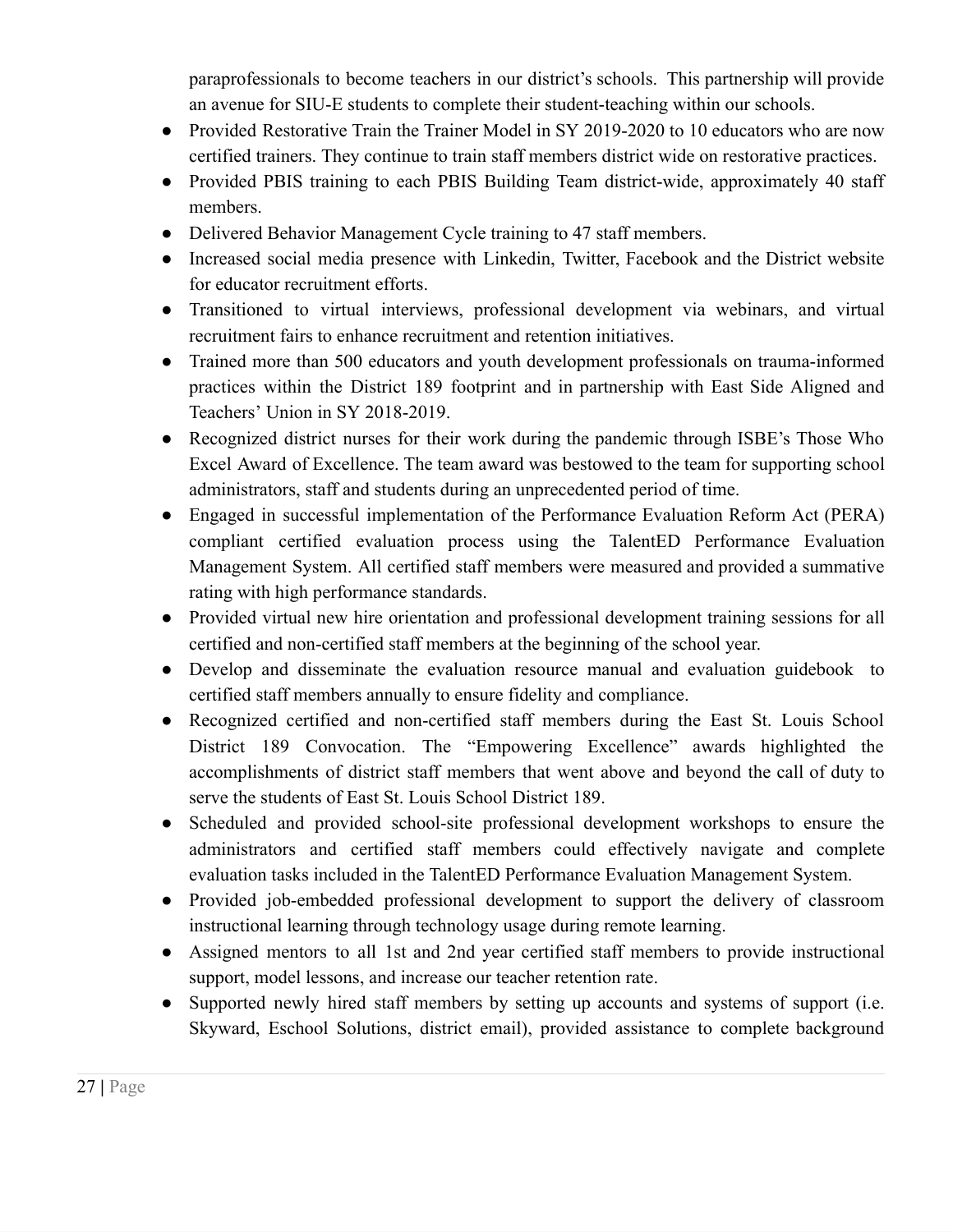screenings and essential documents, and provided information about health/compensation benefits offered for all new staff members.

- Provided monthly professional development for 1st and 2nd year teachers to increase support and receive feedback to improve our teacher retention.
- Conduct ongoing campus visits to support 1st and 2nd year teachers in areas of need, based on new teacher discussions and survey data.
- Review and update interview process manual to provide administrators information to streamline the approval and on-boarding process for the newly hired certified and non-certified staff members.
- Update District Staffing Plan to identify and prioritize staffing needs.
- Continue and expand partnerships with colleges and universities for recruitment purposes.
- Spearheaded a collaborative effort with East St. Louis Federation of Teachers Local 1220, Local 382, and the Superintendent's Administrative Cabinet to create and distribute a staff member handbook to address the policies, procedures, and guidelines that will be followed by all staff members employed in the district.
- Initiated the New Leaders Program in SY 2018-2019 that identified, screened, and selected 18 current and aspiring future leaders currently employed in the District. Due to the program offerings and professional support provided to the program participants, four leaders were interviewed and recommended to serve in administrative positions for the 2019-2020 school year.
- Hosted a successful spring virtual fair to employ certified and non-certified staff members to fill vacancies in the district.
- Partnered with the Illinois State Board of Education Exchange Visitor Program to recruit Foreign Language Teachers in SY 2019-2020.
- Assisted administrators in their efforts to hire and retain new staff members, and participated in virtual career fairs at various universities.
- Established a Handshake Account (recruiting platform & search tool) for East St. Louis School District to post positions at college campuses.
- Ensured the posting of current teaching positions on 20 university career center sites.
- Completed the registration process for USREAP (United States Regional Education Application Program) and sent an inquiry to MOREAP (Missouri Regional Education Application Program) about the process to post career positions in the State of Missouri. HR will be informed about career/education department events on the campuses as well as forward applicant information.
- Implemented TimeClock Plus in SY 2019-2020 in order to enhance attendance and employee tracking and accurate state reporting for EIS, ACA and IMRF.
- Continued and expanded partnerships with universities and colleges to provide internships, student teacher and field experiences for students currently seeking education degrees and certification.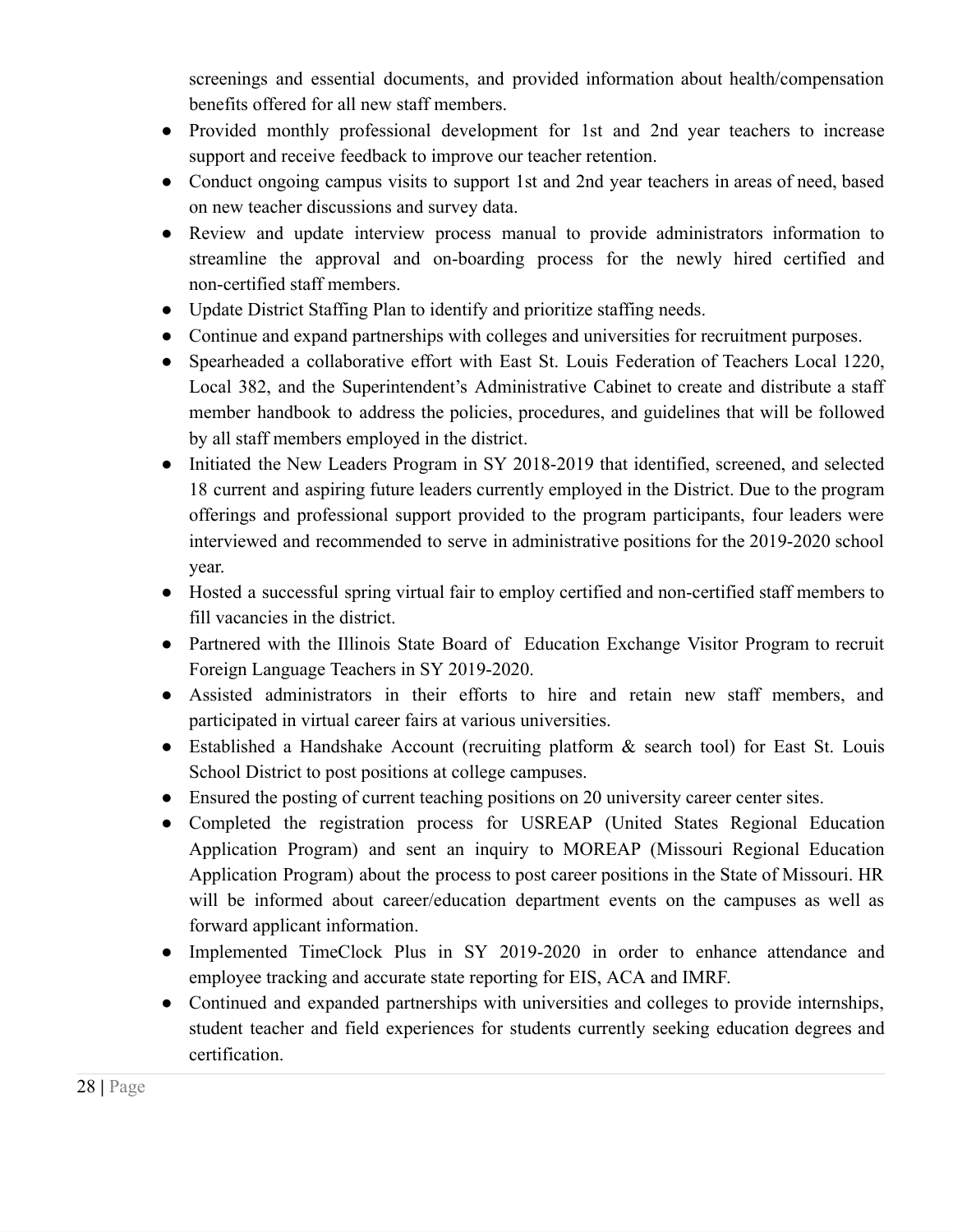- Partnered with Blue Cross Blue Shield Healthcare to plan wellness initiatives and Biometric Health Screenings for staff members in East St. Louis School District 189.
- Provided training to new and existing staff members to access and utilize the Eschool Solutions Substitute Management System and the Accutrain Educational Resource Course Training Sessions.
- Continue to participate in ongoing professional development webinars to remain current with the changing practices in Human Resources.
- Successfully fulfilled all requirements of the St.Clair County Regional Office of Education 2019-2020 Compliance Visit. The district received an overall 'Fully Recognized" status.

#### **● Teacher and School Leader Incentive Grant**

East St. Louis was one of 14 districts across the nation to receive the FY2017 Teacher and School Leader Incentive (TSL) grant award from the U.S. Department of Education. This grant completed its third and final year of implementation with a cohort of teacher residents and leaders in SY20-21. This three-year grant focused on the following key components:

- 1. Develop and implement an Urban Education Teacher Residency Program.
- 2. Improve and support Leadership Development.
- 3. Expand the Performance-Based Compensation System for teachers and leaders.

Urban Education Teacher Residency Program:

- District 189 partnered with the Academy of Urban School Leadership (AUSL) and National Louis University (NLU) to launch the Urban Educator Teacher Residency Program. Residents selected to enter the one-year program earn a Master's in Teaching from NLU while receiving an in-depth residency experience, including four full days each week in a District 189 classroom alongside a master teacher. The resident coursework from NLU was tightly integrated with their clinical, classroom experience. SY 2020-2021 marked the end of the grant period and successfully placed 10 resident teachers from Cohort #3 into classrooms for SY2021- 2022.
- Cohort #2 included 30% male teachers and expanded to Bush Elementary School.
- Cohort #3 included 33% male teachers and was housed at James Avant and Gordon Bush Elementary Schools.
- Teacher residents gained strong content and clinical preparation that increases instructional practice and cultural responsiveness within urban educational settings. Upon successful completion of the residency program and the acquisition of their teacher certification, residents were hired as first year teachers within District 189 and will serve for a minimum of three years. The Urban Educator Teacher Residency Program will be a sustainable teacher recruitment pipeline enabling us to recruit effective teachers to meet local needs.
	- $\circ$  Twenty-nine residents from Cohorts #1 #3 met the requirements for graduation as well as the Illinois requirements for certification. The certification process